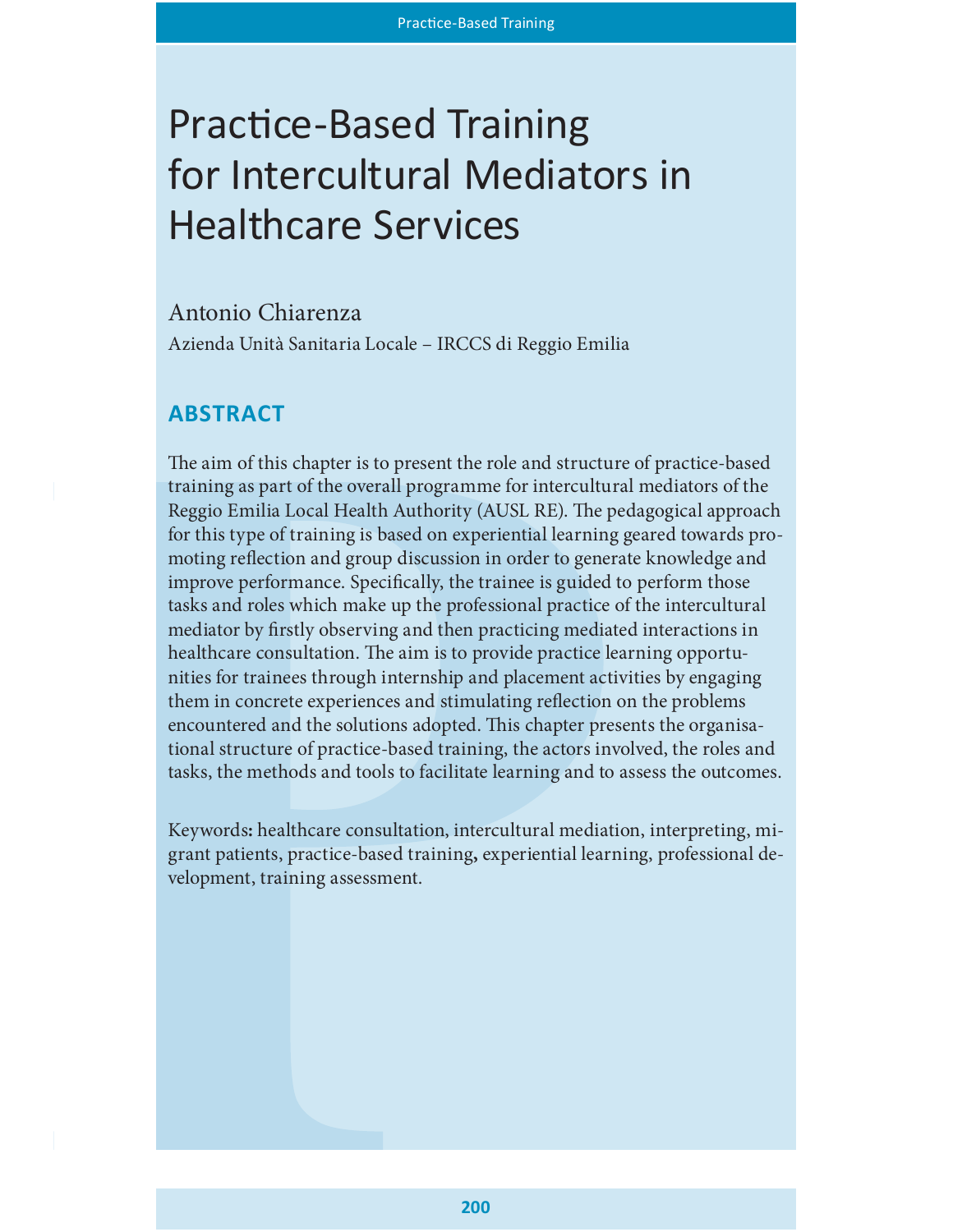## **1 INTRODUCTION**

Numerous studies and experience in healthcare provision show that language discordance and cultural differences have adverse effects on accessibility, quality of care, patient satisfaction and health outcomes for refugees and migrants (Norredam 2011; Chiarenza et al. 2017; Bischoff 2003). This is particularly true for communication in clinical encounters (Divi et al. 2007). Due to linguistic and cultural barriers these patients may not receive complete information about their care and at the same time the provider is not able to understand the patients' needs, which leads to communication problems and misunderstanding (Carrasquillo et al. 1999; Karliner et al. 2010). Strategies to ensure language support and mutual understanding between migrant patients and providers have proven effective in decreasing medical errors, reducing utilisation inequalities, improving clinical outcomes and satisfaction for foreign-language speaking patients (Karliner et al. 2007; Jacobs, Sadowski, and Rathouz 2007; Cohen et al. 2005), suggesting that accurate consideration of the communication problem is in fact beneficial to the provision of the service.

Access to well-trained intercultural mediators – as well as healthcare interpreters – is thus crucial to improve communication between migrant patients and healthcare providers. In this chapter, we focus on practice-based training as a learning strategy for the initial preparation of intercultural mediators as well as their professional development. This type of training is problem-based and grounded on reflective observation and discussion to generate knowledge, improve performance and ultimately better define and further develop the specific skills of this profession still in the process of formal recognition. In doing this, reference will be made to the role and structure of practice-based training, drawing on experience from internships and placement schemes, comprised in the overall programme for intercultural mediators of the Reggio Emilia Local Health Authority (AUSL RE).

# 2 POSITIONING: INTERCULTURAL MEDIATION IN ITALY

This chapter focuses in particular on the training of intercultural mediators, the type of personnel mostly used in Italy to facilitate language understanding and acceptance of cultural differences between migrant patients and healthcare providers (Zorzi 2008; Baraldi 2016; Falbo 2013). Although in Italy the role of this occupation is considered indispensable by both patients and healthcare professionals, its integration into the national healthcare system is still far from being achieved. To date, there is no officially recognised profile of the intercultural mediator; furthermore, mediation activities themselves and how they are carried out from recruitment to training are far from clear and are often taken from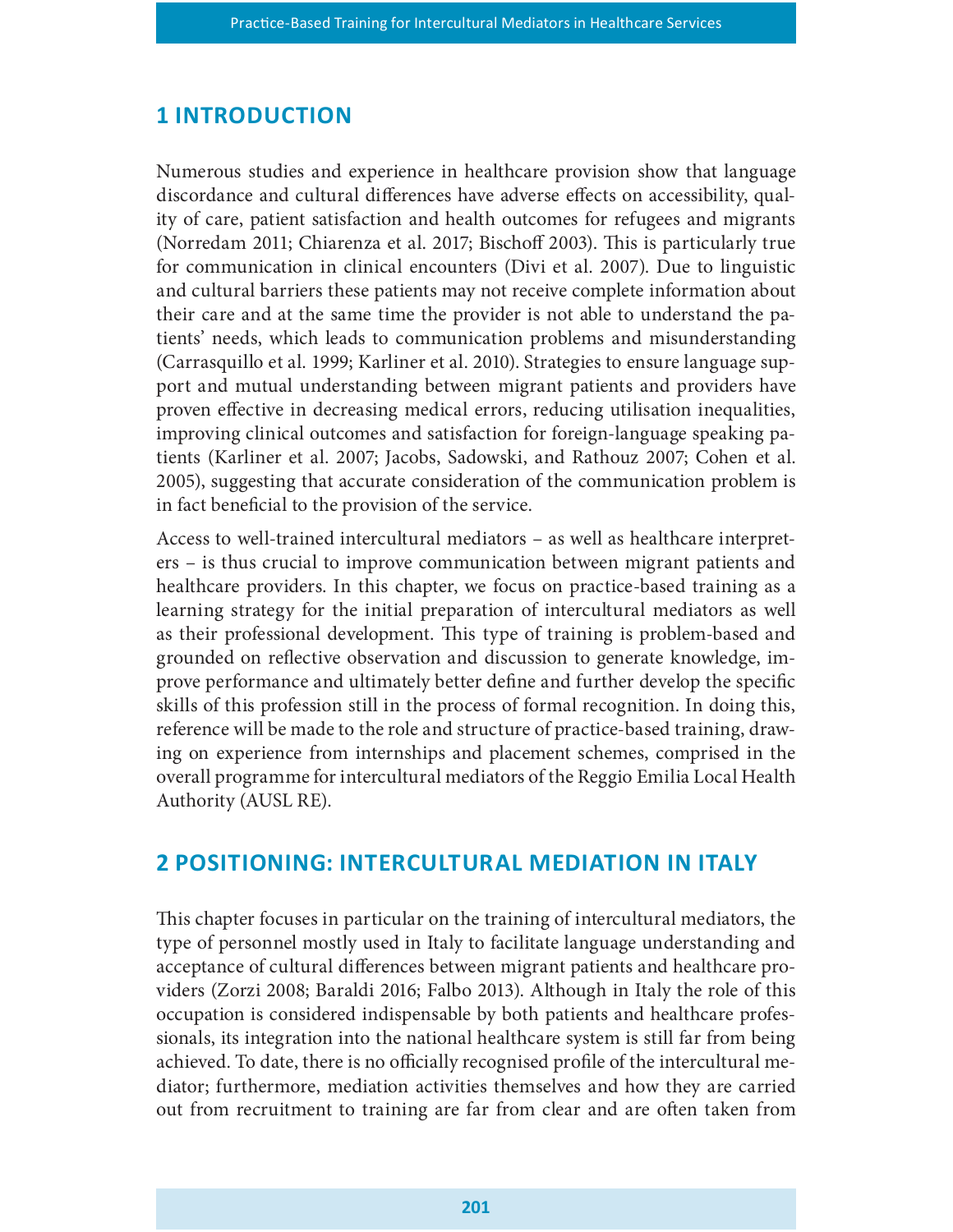circulars, interpretations and guidelines arranged by different ministries (Ministry of Justice, Education, and Health).<sup>1</sup> The attempt to define a national profile<sup>2</sup> and certification system<sup>3</sup> carried out by the "Institutional working group on intercultural mediation" did not produce the expected results. In the absence of a national framework and common definition of the knowledge and skills needed for this emerging profession, individual regional governments and even local authorities have autonomously defined the areas of intervention, certification and training programmes for intercultural mediators.

Within this broader picture, the AUSL RE in 2005 formally established a coordinated Linguistic and Cultural Mediation (LCM) service based on the experience and results achieved by participating in the European project Migrant-Friendly Hospitals (Chiarenza 2005; Bischoff, Chiarenza, and Loutan 2009), which inspired the organizational structure of the service and the inclusion of this new profession in the routine of health services. In accordance with the 2004 Regional Decree<sup>4</sup>, the AUSL RE formally adopted the denomination mediatore interculturale for those employed to perform linguistic and cultural mediation in its healthcare services. In this phase, it was decided to hire intercultural mediators provided by external social cooperatives in order to share resources with other services in the community and provide migrants with opportunities for career development as intercultural mediators (Chiarenza and Chiesa 2018).

Since its inception, given the wide geographical dimension of the province, the coordination of the LCM service at a central level has been linked to each health district. The central coordination system encompasses the booking system, the

<sup>1</sup> In the Testo Unico sull'immigrazione (Consolidation Act on immigration - Legislative Decree 286/1998 and subsequent amendments), both figures that of mediatore culturale and of mediatore interculturale are cited without specifying the profiles and differences between the two.

<sup>2</sup> http://www.integrazionemigranti.gov.it/archiviodocumenti/mediazione-interculturale/ Documents/00937\_linee\_indirizzo\_mediatore\_interculturale.pdf

<sup>3</sup> http://www.integrazionemigranti.gov.it/Documenti-e-ricerche/DOSSIER%20DI%20SIN-TESI%20QUALIFICA%20MEDIATORI\_28\_07.pdf

<sup>4</sup> In the Italian region of Emilia-Romagna the intercultural mediator is described by Regional Decree 10.11.2004 as a person "able to accompany relations between migrants and the context of reference, fostering the removal of linguistic and cultural barriers; the understanding and enhancement of one's own culture and the access to public and private services; and able to assist service organisations in the process of making the services offered to migrant users appropriate". The regional decree places the *mediatore interculturale* in the professional area of "social, health and socio-health care". Four years later, the Regional Council Resolution 26.02.2009 described the four main competences of the intercultural mediator as follow: i) welcoming foreign users; ii) assisting the relationship between foreign users and services; iii) cultural/linguistic mediation; iv) development of social integration interventions. Specific training pathways were recommended in order to gain the qualification of intercultural mediator ranging from 300 to 500 hours, including formal education and practical training.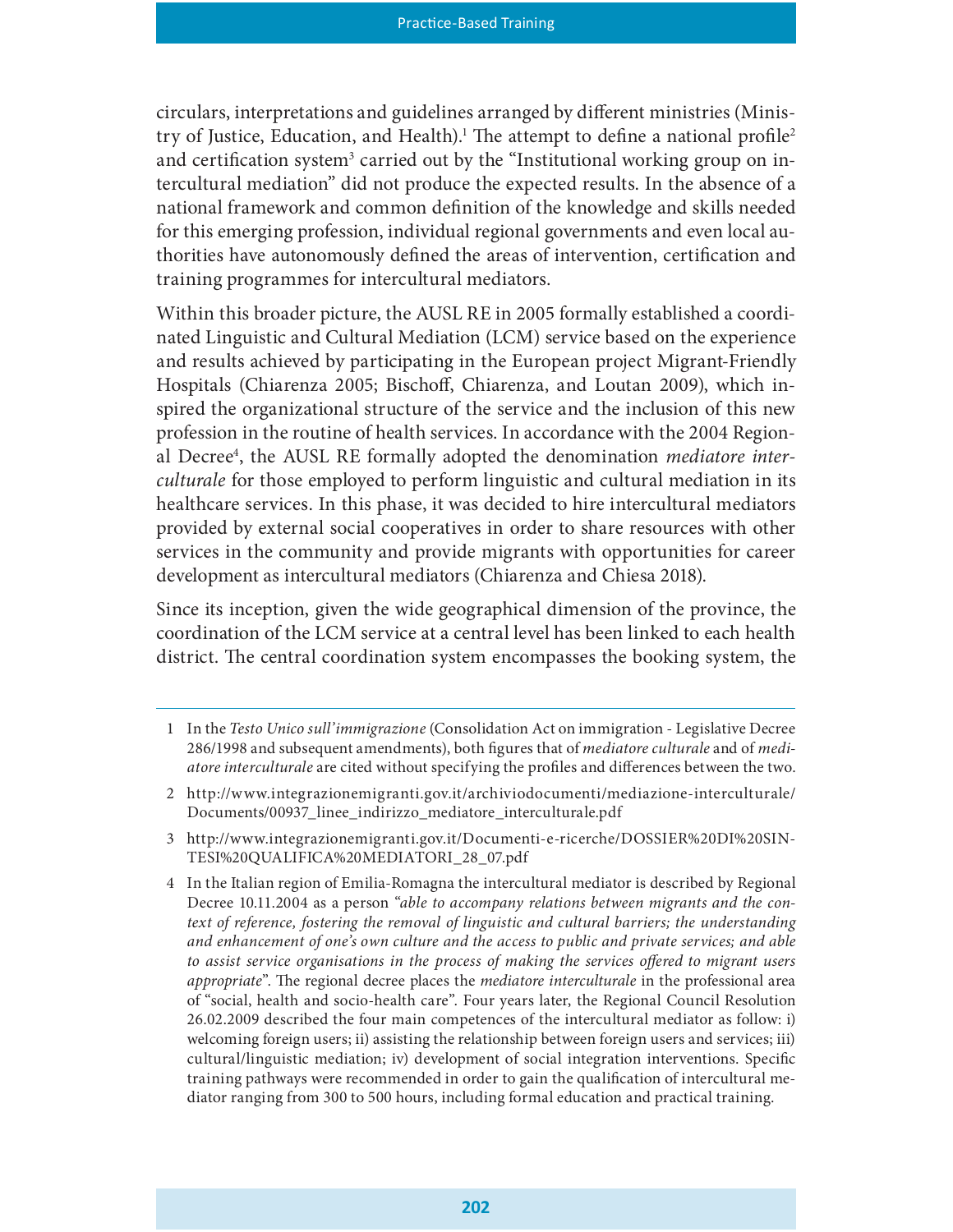list of intercultural mediators and the languages available, as well as service evaluation, and the registering of the number of hours per intercultural mediator, per district and per facility. A clear organizational policy was set out to define what interpretation and intercultural mediation actually involve in order to ensure effective communication between health providers and service users. This includes written procedures and guidelines; training courses for intercultural mediators and for healthcare staff about how to work with mediators; and a documentation system to control the budget and the quality of the service. Different types of services have since been available, including onsite, scheduled and urgent interventions, over-the-phone and video-remote interpreting, and written and sight translation (Chiarenza 2019).

# 3 CONCEPTS: COMPLEXITY, INTERPRETING **AND MEDIATION**

Ample evidence supports the necessity of using intercultural mediators and/or healthcare interpreters to ensure that clinical information is communicated effectively across language and cultural gaps through the entire care process, from admission to treatment and discharge (Novak-Zezula et al. 2005; Bischoff and Hudelson 2010; Sturman et al. 2018; Verrept 2012). Although the boundaries of the roles of these two professions are still unclear and confusing (Pöchhacker 2008; Wang 2017) – mediating and interpreting are seen as separate roles (Martin and Phelan 2010; Pokorn and Mikolič Južnič 2020), part of a continuum (Aguirre Fernandez Bravo 2019) or overlapping at different degrees (Hsieh 2009, 2016) there is general agreement that their intervention takes place in a complex relational context in which communication difficulties are linked not only to language but also to socio-cultural, health literacy and even institutional issues (Greenhalgh, Robb, and Scambler 2006). Furthermore, work on recorded and transcribed data shows that many problems in interpreting/mediating conversations are connected to features of interactions, like the ability to coordinate participation from the interlocutors, rather than the role of the "language expert" (Baraldi and Gavioli 2017, 2018).

Different expectations relating to the world of medicine of the provider and the world of the patient's life make healthcare consultations complex even without the need for an interpreter or a mediator (Heritage and Maynard 2006). The presence of a third party (the mediator) turns the already complex dyadic interaction between the healthcare provider and the patient into an even more complex situation in which multiple influences come into play often creating tensions and challenges between biomedical-world and life-world; impartiality and advocacy; trust and mistrust; equality and inequality (Greenhalgh, Robb, and Scambler 2006; Hsieh, Ju, and Kong 2010; Robb and Greenhalgh 2006; Chiarenza, Dome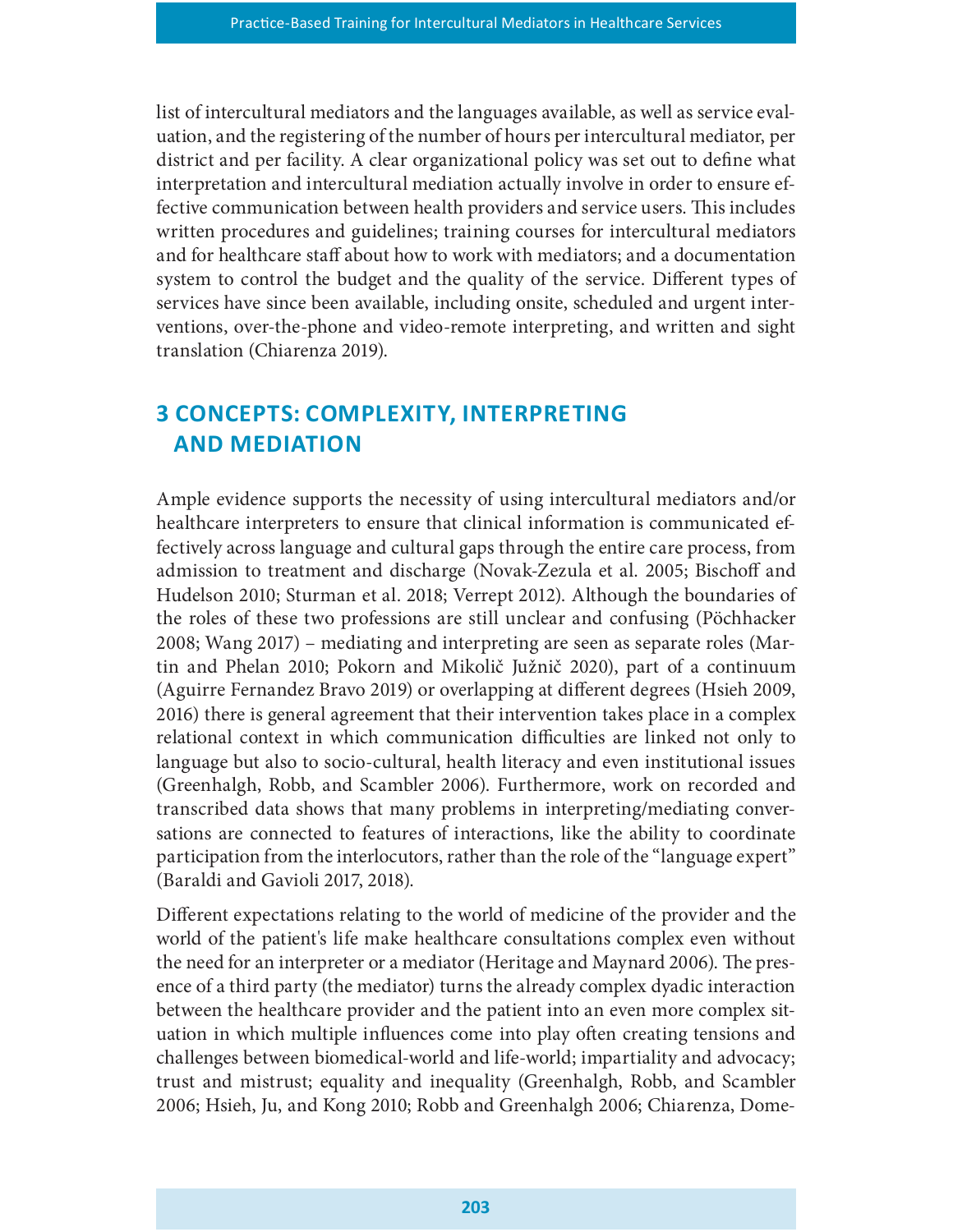nig, and Cattacin 2020; Hilfinger Messias, McDowell, and Estrada 2009). Therefore, the need for mediation, in terms of interactional coordination (Wadensjö 1998; Baraldi and Gavioli 2012); decision-making discretion (Skaaden 2013; Wallander and Molander 2014), meaning negotiation (Leanza 2005); culture brokerage (Gustafsson, Norström, and Fioretos 2013); service integration and equality promotion (Bischoff, Kurth, and Henley 2012; Hilfinger Messias, McDowell, and Estrada 2009; Cattacin, Chiarenza, and Domenig 2013) seems to be inseparable from that of interpreting in healthcare consultations.

# 4 PEDAGOGICAL APPROACH: PRACTICE-BASED LEARNING

Coping with the complexity (Fraser and Greenhalgh 2001) of mediated consultations in which relationships are not predictable or linear and decisions are often negotiated through interactions, requires that "interpreter-mediators" are trained not only on what they should do in principle (e.g. translate accurately) but also on what such principle actually involves in the complexity of real-life situations. That is to say, interpreters/mediators need to observe what leads to an accurate translation in specific situations, and develop their strategies accordingly. Learning through practice (Billet 2010) is ideal for the initial preparation and further professional development of the intercultural mediator, as it focuses on the critical role real-world experiences play in the learning process (Kolb and Kolb 2005). This is a process that provides feedback on the mediation performance to the trainee about the impact of her/his decisions and actions and those of the patient and the provider in the real-life triadic interaction of the healthcare consultation. The information that is fed back to the mediator-trainee allows for meaningful reflections and serves to consolidate or construct professional knowledge and improve performance. By interacting and observing experienced practitioners through processes such as receiving feedback, discussing, responding to questions and being mentored and supervised, the trainee is engaged in her/ his personal learning trajectory. It is a learning process that allows the trainee to focus on those professional skills necessary to facilitate linguistic understanding, acceptance of socio-cultural concerns, equal access to interactions and the resolution of misunderstandings that may affect clinical communication between health professionals and migrant patients in the complex care settings. In this learning process it is fundamental that trainees have access to close guidance by a supervisor and expert intercultural mediators as well as to those healthcare settings that may provide activities relevant for the purpose and scope of the training, together with adequate opportunities to observe different participation perspectives on mediated interactions. Finally, the important role that practice-based learning plays in building the professional knowledge of intercultural mediators should be noted. As intercultural mediators lack profession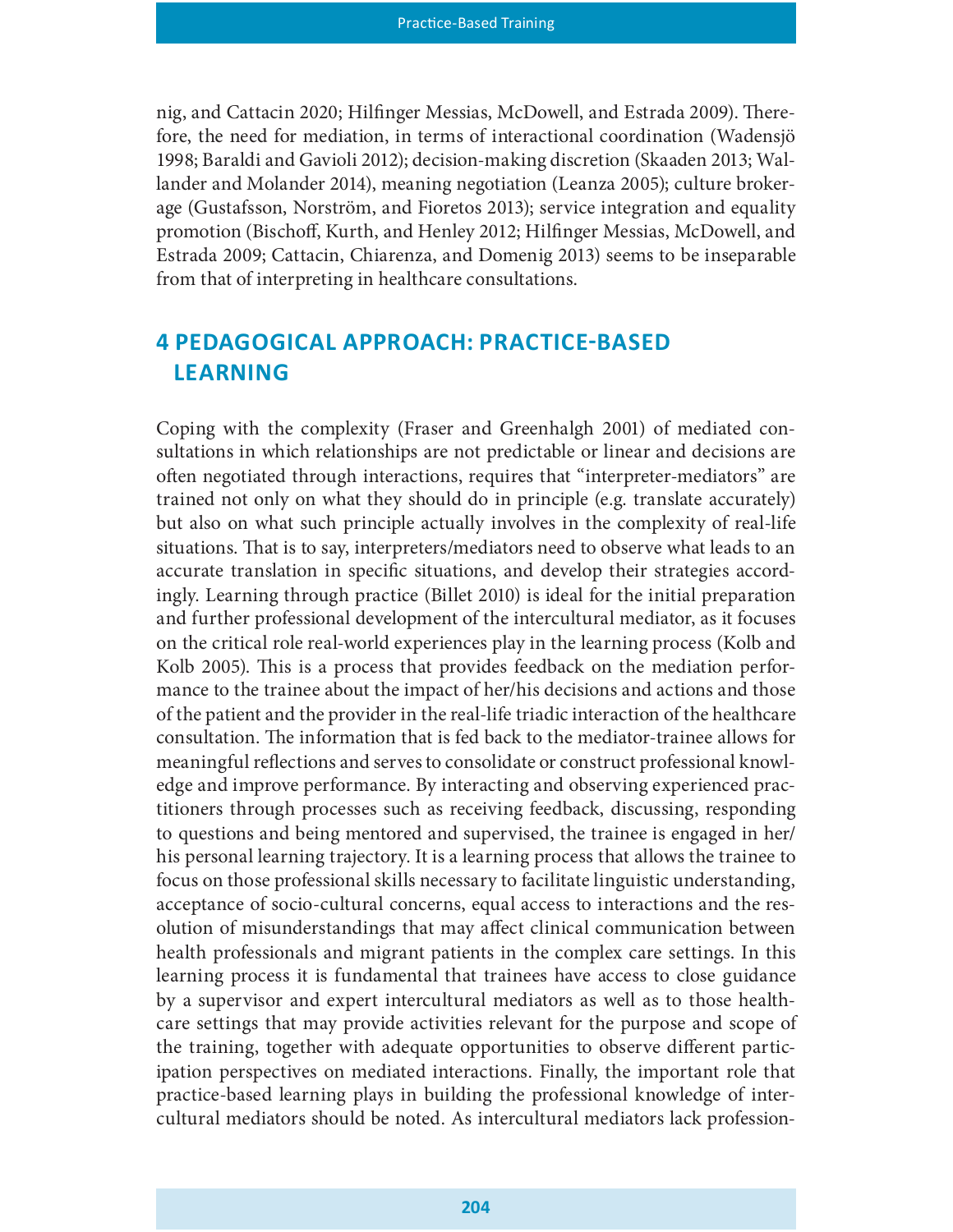al recognition, hence an institutionalized educational process that would define their professional knowledge, this practice-based learning model goes beyond the traditional goal of consolidating "codified" professional knowledge through its application in practice settings to actually contributing to the construction of this very professional knowledge.

# 5 THE STRUCTURE OF PRACTICE-BASED TRAINING

In order to ensure quality interpreting and intercultural mediation services, the AUSL RE has developed a broad training programme comprising a theoretical part of formal education<sup>5</sup> as well as a practical part of learning and training on the job. The duration of the practice-based training is usually two thirds of the overall training programme. Although with different intensity, the entire training programme is offered as an initial professional training for new intercultural mediators (entry-to-practice level), as well as a continuing professional training for those who are already working as intercultural mediators. As an example of such training, the structure of the initial professional training offered to new intercultural mediators a few years ago in the AUSL RE is provided in Figure 1. The whole programme lasted 12 months with a 1200-hour training scheme that included 200 hours of formal education (introductory module and theoretical training); 200 hours of learning on the job (internship); and 800 hours of work-based training (placement). After two months of formal education, internship sessions were introduced, so that theory and practice alternated within one month. At the end of the internship, a period of supervised placement of 6 months started aiming at formally introducing intercultural mediators into the routine of the service.

<sup>5</sup> The theoretical part of the intercultural mediation programme is divided in two main parts: the first is an introductory module focusing on the local and national context of migration; the second addresses the role and tasks of the intercultural mediator including: professional ethics, communication theory, understanding diversity, linguistic and cultural mediation, interpreting and translation, social and system mediation, and specific healthcare services and target groups. The methodology for delivery is based on classroom lectures and discussions, work group sessions, case scenarios, role play and analysis of transcripts of audio-recorded materials. Trainers are experts on migration, health professionals, sociologists, psychologists, lawyers, researchers from our aliated university (University of Modena and Reggio Emilia), and intercultural mediators themselves. The methods for evaluation are preand post-training survey; questionnaires, or written feedback from trainees.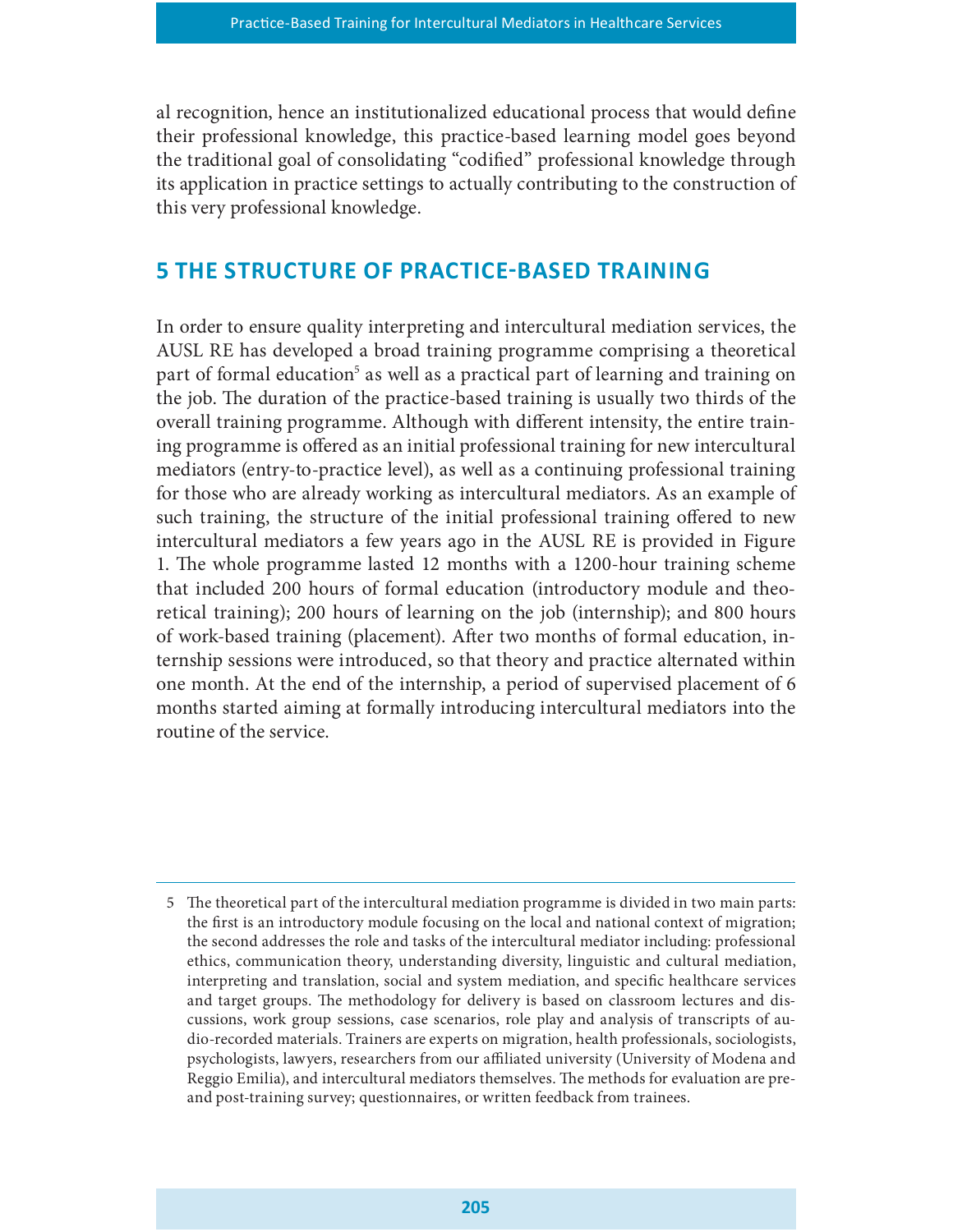

Fig. 1: Structure of the initial professional training for new intercultural mediators

### 5.1 INTERNSHIP AND PLACEMENT

After the first step, based on analysing real-life interactions through audio-recorded encounters in healthcare services (see the chapter on authentic mediated interactions for training healthcare mediators in this volume), the trainees enter the more practical part of the training involving internship sessions and work placement. During internship sessions the trainees accompany an expert intercultural mediator in her/his job and observe the mediation strategies used in healthcare consultations, while during work placement the trainees practice the role of intercultural mediator under supervised guidance. Internship and placement are different models of practice-based training: internship is a form of work-based learning that we consider to be still part of the formal education of the intercultural mediator, a form of learning from practice, but still learning. The duration is comparatively short and is addressed to new intercultural mediators enrolled in their initial training. Conversely, placement is a form of work-based training aiming at consolidating professional skills and knowledge through action and direct experience. While placement clearly provides ample opportunities for learning, it requires more mature professionalism. Placement also usually lasts longer and is offered to actual intercultural mediators as part of their continuing training, as well as to new intercultural mediators that have completed internship as part of their initial training.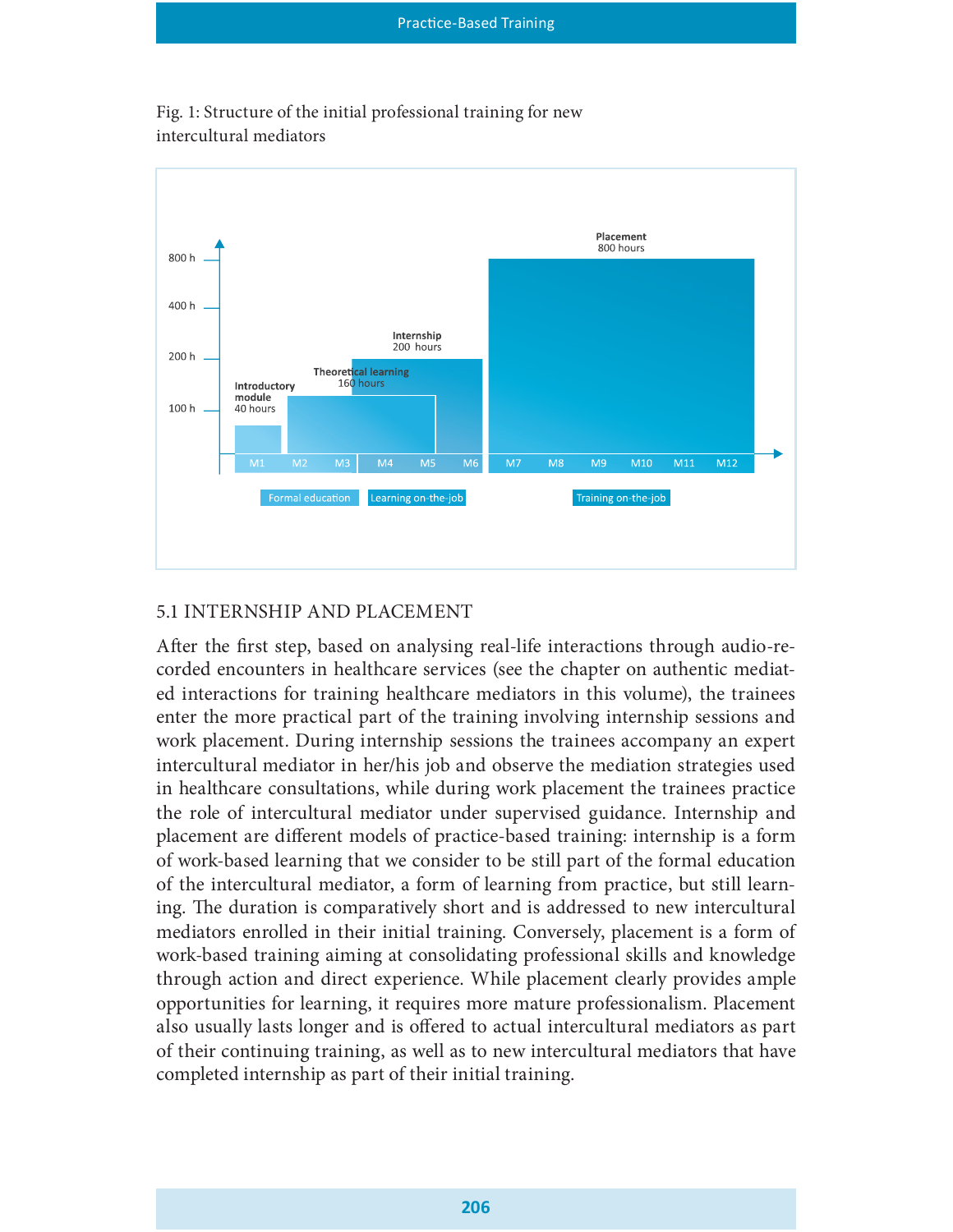#### 5.2 SELECTION OF THE HOSTING ORGANISATION

A successful implementation of the practice-based training relies on a careful selection of the hosting organisation, in our case those healthcare services that mostly use intercultural mediators. To this end it is important to identify health services providing activities that are relevant for the purpose and scope of the training, as well as adequate opportunities to observe or experience different participation perspectives of mediated interactions. Moreover, the organisational culture and structure of the hosting organisation should favour the learning activities of internship and placement: for example, they should have healthcare staff capable of working with intercultural mediators, and provide healthcare services that have already integrated intercultural mediation in the routine of their organisation.

#### 5.3 ROLES AND TASKS IN PRACTICE-BASED TRAINING

Various actors are engaged in the training process (e.g., those responsible for training, for the host organisation, the supervisor (trainer), the tutor (expert mediator) and the trainee) and specific tasks are carried out by all the actors involved. The training provider in charge of the training programme makes arrangements, introduces trainees to the host institution and illustrates the scope of the training. The hosting organisation assigns a person responsible for all issues relating to internship or placement. A supervisor, chosen by the training provider, provides for supervision, tools and methods to be used, and participates in the evaluation process. Supervision is particularly important in practice-based learning, as it provides constant assistance to the trainees in practicing the professional skills and adjusting their competences as intercultural mediators. Similarly, the tutor, who is often an expert mediator, provides for coaching and discusses with the trainee in individual sessions the aspects of interpreting and intercultural mediation either observed or experienced by the trainee. Finally, the trainee is expected to comply with the training and evaluation rules and to respect the tasks assigned.

# **6 LEARNING THROUGH PRACTICE**

Through practice-based learning the trainee is expected to consolidate and further develop professional skills and competences, gradually moving from knowledge to ability. Specifically, the trainee is trained to perform those tasks and roles which make up the professional practice of the intercultural mediator. The prime objectives of the practice-based training are to learn how: (i) to facilitate linguistic understanding and acceptance of cultural differences in communication; (ii) to manage the flow of communication in a way as to favour equal access to everything that is said and done for all participants; (iii) to recognise misunderstandings (linguistic and cultural) and to repair them appropriately.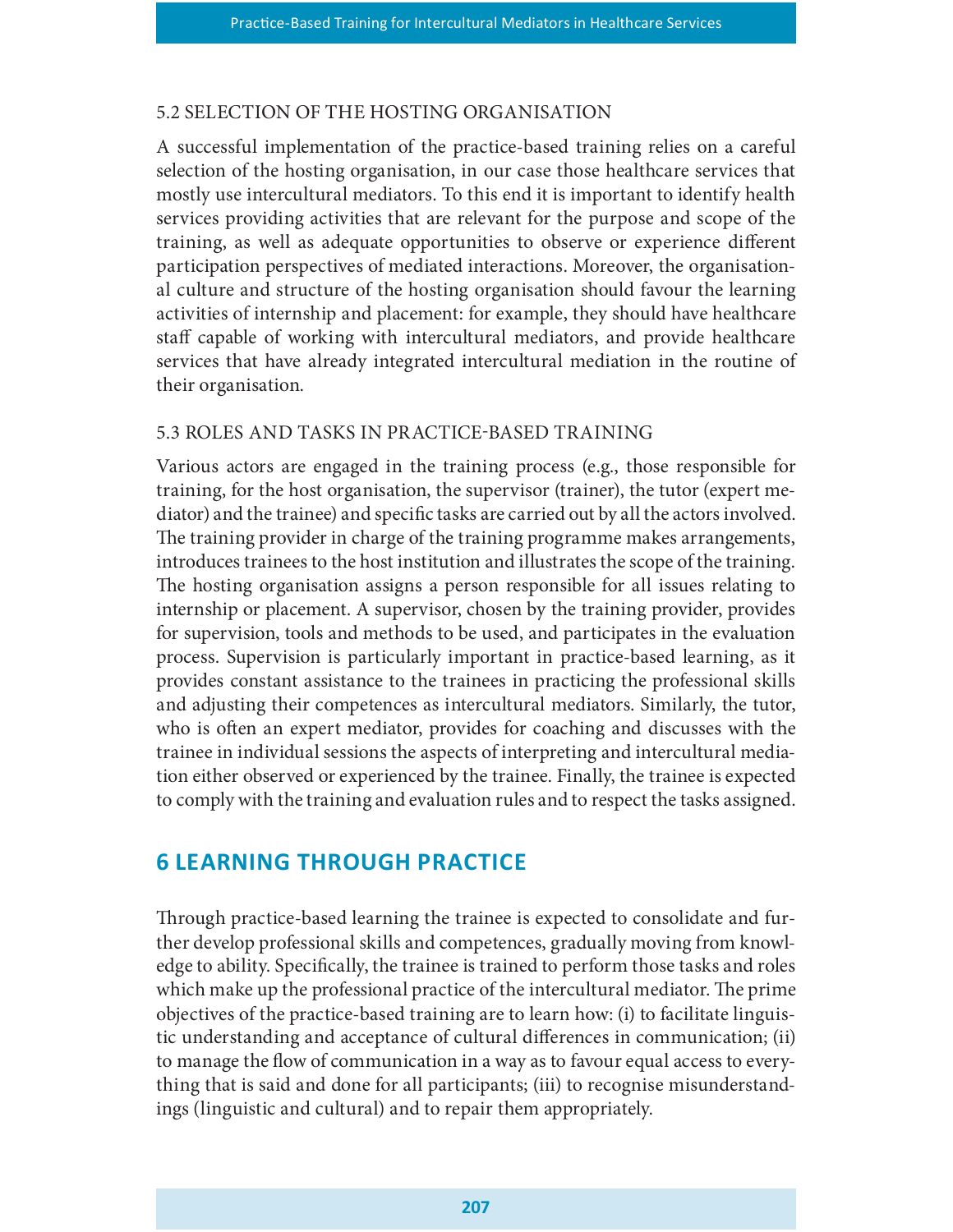#### 6.1 LEARNING METHODS AND TOOLS

Specific tools and methods to facilitate learning are provided, such as an *obser*vation grid<sup>6</sup>, which is used to collect the impressions the trainee has of the encounter observed during their internship or experienced during work placement; a *diary* which allows the trainee to take notes of individual sessions; a *portfolio*, in which the outcomes of the observations and discussions of cases are collected. Finally, a Supervision report is produced to present the overall results of practice-based training, jointly produced by the trainee and the supervisor.

#### 6.2 THE LEARNING PROCESS

The supervisor makes arrangements for the practice-based training session, ensuring that the interaction will be done in the language of the trainee and in a proper setting for the learning objectives. The person identified by the host organisation ensures that both the patient and the provider are informed and agree that a mediator-trainee will participate in the mediated consultation either by following the expert practitioner in charge of the mediation or directly acting as the mediator under appropriate supervision. Before the training session, the trainee briefs with the expert intercultural mediator and the supervisor in order to gather more information on the healthcare setting, the healthcare provider and the patient. The supervisor provides and explains the "observation grid" which will be used by the trainee to identify the key points observed during the internship session or directly experienced during the placement. The capacity to observe and identify key points is achieved by focussing on how the patient, the healthcare provider and the mediator participate in the interactions and finally on the mediator's interpreting activity.

The first section of the observation grid focuses on the patient and aims at defining whether mediation is able to promote the patient's active contribution to the interaction, thus fostering participation, equity and empowerment.

<sup>6</sup> The "observation grid" has been produced in collaboration with Claudio Baraldi and Laura Gavioli.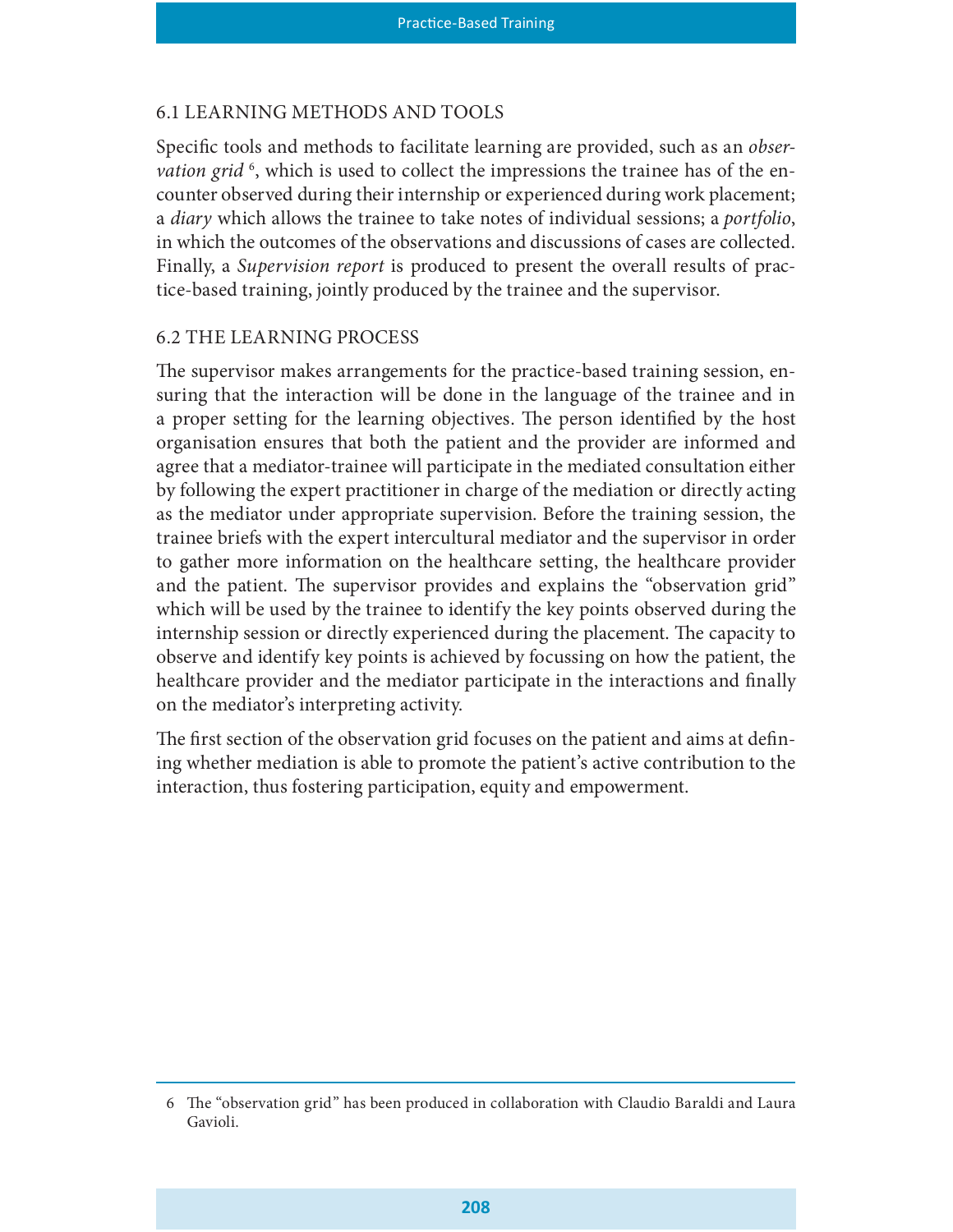### How does the patient participate in the interaction?

| Practice-Based Training for Intercultural Mediators in Healthcare Services |            |           |              |  |
|----------------------------------------------------------------------------|------------|-----------|--------------|--|
|                                                                            |            |           |              |  |
| How does the patient participate in the interaction?                       |            |           |              |  |
|                                                                            | Frequently | Sometimes | <b>Never</b> |  |
| The patient gives information                                              |            |           |              |  |
| The patient asks questions                                                 |            |           |              |  |
| The patient shows reception/understand-<br>ing of the mediator's talk      |            |           |              |  |
| The patient shows reception/understand-<br>ing of the provider's talk      |            |           |              |  |
| The patient seems relaxed (laughs, smiles)                                 |            |           |              |  |
| The patient speaks Italian occasionally                                    |            |           |              |  |

### How does the provider participate in the interaction?

| The second section focuses on the healthcare provider and aims at observing the<br>healthcare provider's attitude, participation and active contribution to the medi-<br>ated interaction. |            |           |       |
|--------------------------------------------------------------------------------------------------------------------------------------------------------------------------------------------|------------|-----------|-------|
| How does the provider participate in the interaction?                                                                                                                                      |            |           |       |
|                                                                                                                                                                                            | Frequently | Sometimes | Never |
| The provider is kind and attentive                                                                                                                                                         |            |           |       |
| The provider is distracted by things around                                                                                                                                                |            |           |       |
| The provider is prone to give (long) expla-<br>nation                                                                                                                                      |            |           |       |
| The provider asks questions                                                                                                                                                                |            |           |       |
| The provider talks directly with the patient                                                                                                                                               |            |           |       |
| The provider seems relaxed (laughs,<br>smiles)                                                                                                                                             |            |           |       |
| The provider seems annoyed                                                                                                                                                                 |            |           |       |
| The provider does not seem to listen to<br>what is said by the mediator or the patient                                                                                                     |            |           |       |

The third section focuses on the mediator and aims at observing the intercultural mediator's decisions, engagement and understanding in the patient-provider interaction.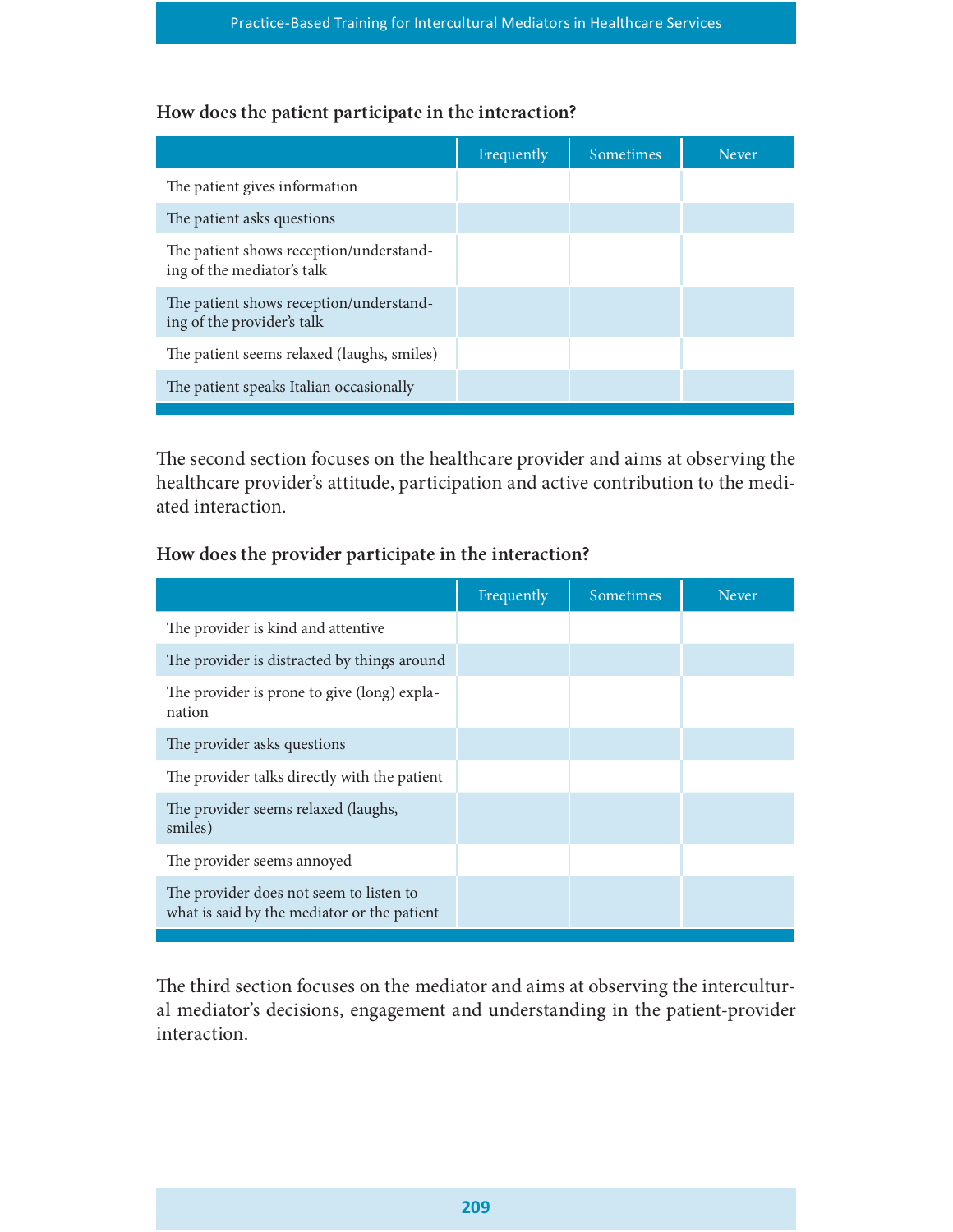| <b>Practice-Based Training</b>                                                                        |            |           |       |  |
|-------------------------------------------------------------------------------------------------------|------------|-----------|-------|--|
| How does the intercultural mediator participate in the interaction?                                   |            |           |       |  |
|                                                                                                       | Frequently | Sometimes | Never |  |
| The mediator speaks more or less the same<br>amount of time with the provider and with<br>the patient |            |           |       |  |
| The mediator speaks more with the pro-<br>vider                                                       |            |           |       |  |
| The mediator speaks more with the patient                                                             |            |           |       |  |
| The mediator seems kind and attentive                                                                 |            |           |       |  |
| The mediator seems relaxed (laughs,<br>smiles, $\dots$ )                                              |            |           |       |  |
| The mediator does not seem to understand<br>what is said by the provider                              |            |           |       |  |
| The mediator does not seem to understand<br>what is said by the patient                               |            |           |       |  |

### How does the intercultural mediator participate in the interaction?

#### How does the intercultural mediator perform interpreting?

| The last section of the observation grid focuses on interpreting and looks at the in-<br>tercultural mediators' interpreting activity, whether they expand, reduce or mod-<br>ify the text of the interactions; and whether they are confident in interpreting. |            |           |              |
|-----------------------------------------------------------------------------------------------------------------------------------------------------------------------------------------------------------------------------------------------------------------|------------|-----------|--------------|
| How does the intercultural mediator perform interpreting?                                                                                                                                                                                                       |            |           |              |
|                                                                                                                                                                                                                                                                 | Frequently | Sometimes | <b>Never</b> |
| The mediator renders after the<br>provider's talk                                                                                                                                                                                                               |            |           |              |
| The mediator renders after the<br>patient's talk                                                                                                                                                                                                                |            |           |              |
| The mediator says more than the provider                                                                                                                                                                                                                        |            |           |              |
| The mediator says more than the patient                                                                                                                                                                                                                         |            |           |              |
| The mediator says less than the provider                                                                                                                                                                                                                        |            |           |              |
| The mediator says less than the patient                                                                                                                                                                                                                         |            |           |              |
| The mediator seems at ease                                                                                                                                                                                                                                      |            |           |              |
|                                                                                                                                                                                                                                                                 |            |           |              |

Immediately after the practice-learning session the trainee briefs with the "expert" mediator" on the encounter in order to further clarify what has been observed. Trainees look at their observation notes and use them to describe the impressions they had of the encounter observed, giving some details about what seemed to them "strong points" and "weak points". The trainees use a diary to note their observations (internship) or direct experiences (placement). These notes will be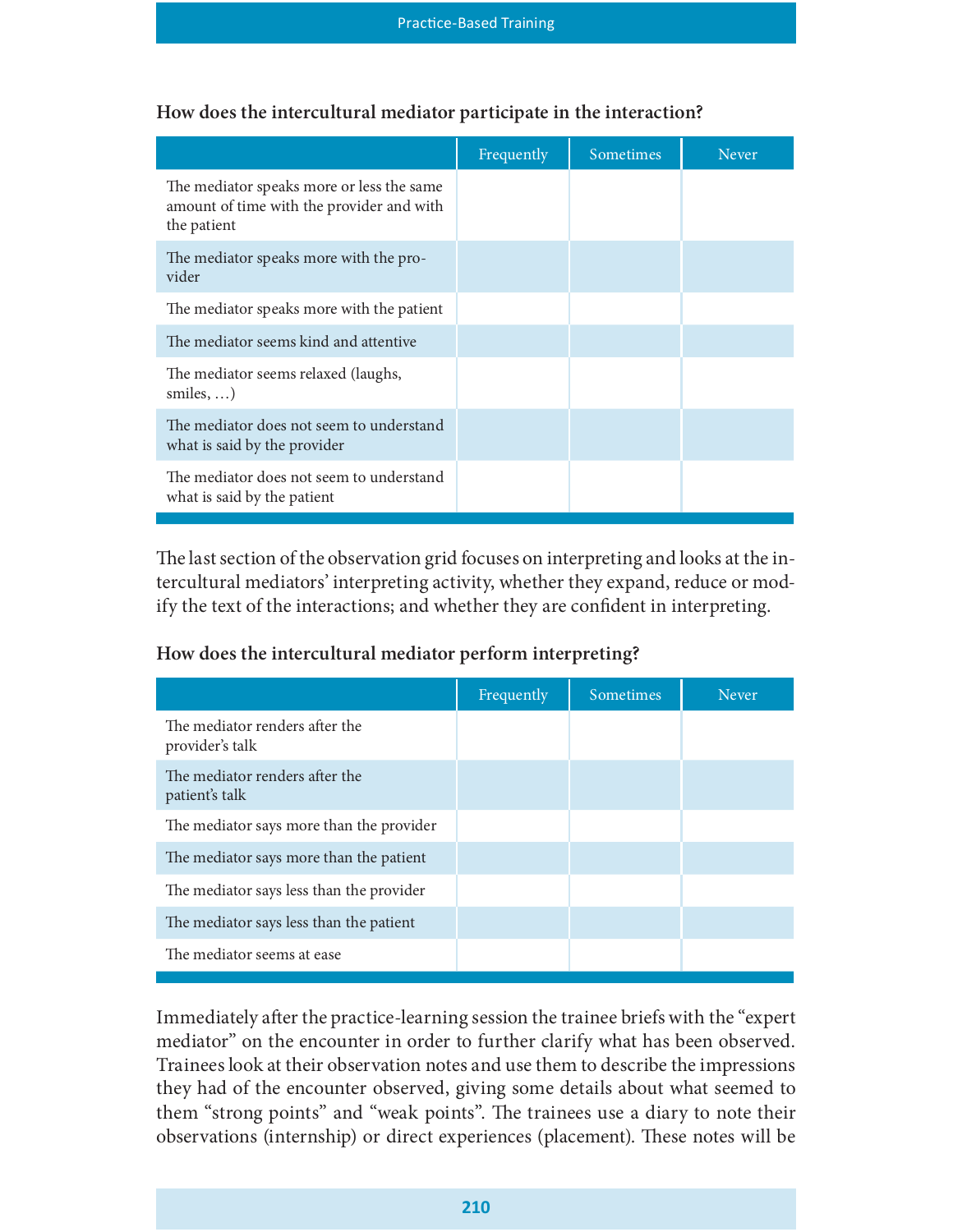| used in the feedback discussion in both individual and group supervision sessions.<br>When possible, the trainees collect information on the experience the patient and<br>the provider had in the mediated encounter through a brief interview.<br>1) The trainees ask the patients to rate the support of the mediator. |            |           |       |  |
|---------------------------------------------------------------------------------------------------------------------------------------------------------------------------------------------------------------------------------------------------------------------------------------------------------------------------|------------|-----------|-------|--|
|                                                                                                                                                                                                                                                                                                                           | Frequently | Sometimes | Never |  |
| The mediator introduced her/himself and<br>explained her/his role                                                                                                                                                                                                                                                         |            |           |       |  |
| With the mediator's help, all medical infor-<br>mation was understood, e.g. what medica-<br>tion to take, when and why to take it.                                                                                                                                                                                        |            |           |       |  |
| The mediator asked for clarification during<br>the encounter to make sure everything that<br>had been said had been understood                                                                                                                                                                                            |            |           |       |  |
| The mediator made sure the message(s) the<br>provider was trying to communicate to you<br>was clear.                                                                                                                                                                                                                      |            |           |       |  |
| The mediator assisted in identifying further<br>needs (e.g.: related to institutional, econom-<br>ic and socio-cultural factors)                                                                                                                                                                                          |            |           |       |  |
| 2) The trainees ask the provider to rate the support of the mediator.                                                                                                                                                                                                                                                     |            |           |       |  |
|                                                                                                                                                                                                                                                                                                                           | Frequently | Sometimes | Never |  |
| The mediator introduced her/himself and<br>explained her/his role                                                                                                                                                                                                                                                         |            |           |       |  |
|                                                                                                                                                                                                                                                                                                                           |            |           |       |  |

### 2) The trainees ask the provider to rate the support of the mediator.

|                                                                                                                                                    | Frequently | Sometimes | <b>Never</b> |
|----------------------------------------------------------------------------------------------------------------------------------------------------|------------|-----------|--------------|
| The mediator introduced her/himself and<br>explained her/his role                                                                                  |            |           |              |
| The mediator appeared to have transmitted<br>medical information accurately                                                                        |            |           |              |
| The mediator made sure the patient under-<br>stood everything that had been said                                                                   |            |           |              |
| The mediator made sure everything was<br>clear                                                                                                     |            |           |              |
| The mediator assisted in identifying further<br>needs for the patients (e.g.: related to<br>institutional, economic and socio-cultural<br>factors) |            |           |              |

### 6.3 Reflective observations and group discussion

After 2 to 3 practical training sessions, the supervisor discusses with the trainee the difficulties that had arisen and alternatives to better handle similar cases. The outcomes of the discussions on individual cases are collected in the trainee's portfolio. Significant cases are presented and analysed in "problem-solving" group sessions, where each trainee is asked to illustrate to the group the key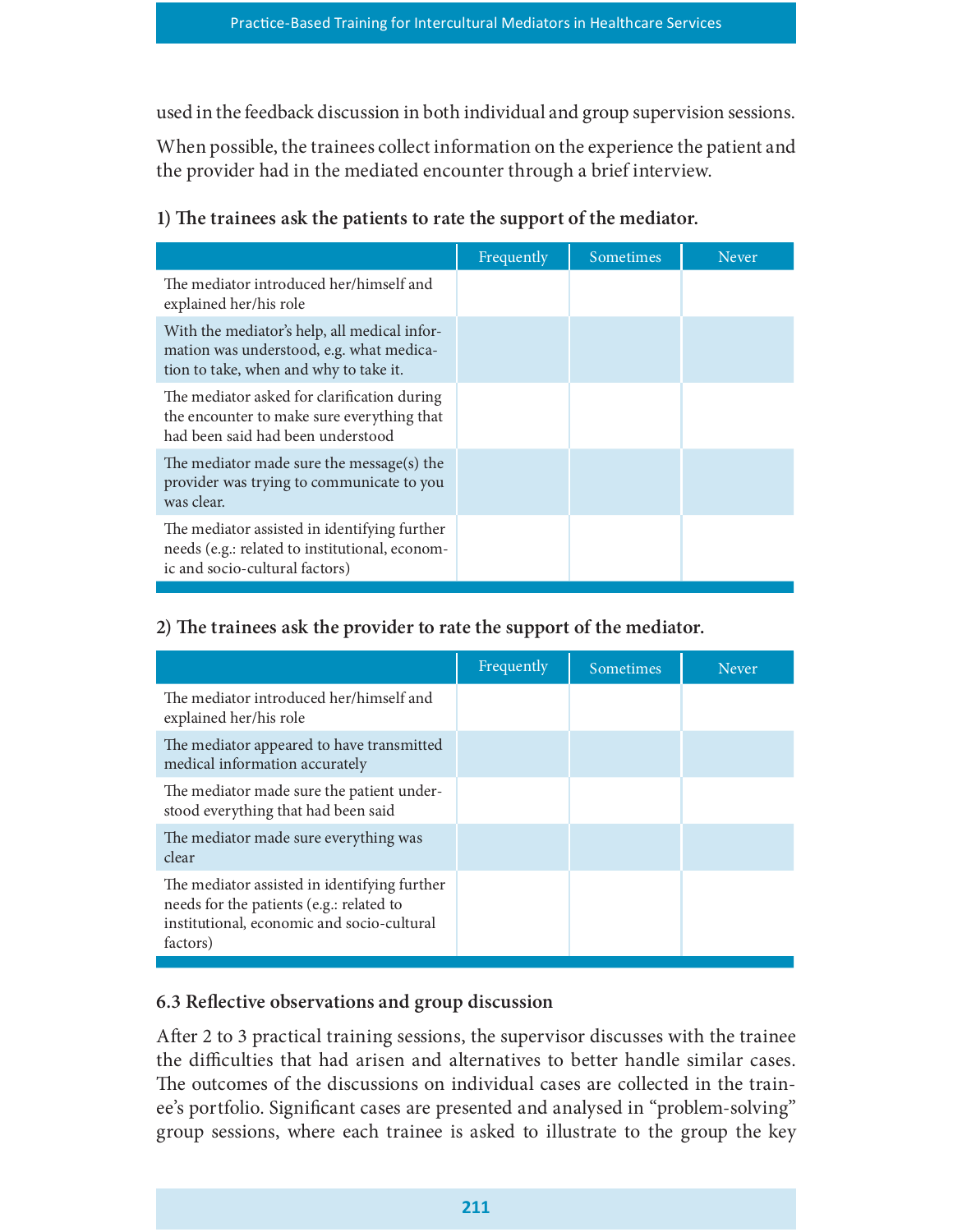points observed, firstly focussing on the role of the patient; secondly on that of the healthcare provider, and thirdly on the mediators and their active interpreting. The whole group critically discusses and reflects on the cases and observations of the trainee. Finally, under the guidance of the supervisor, solutions to the problems encountered are collectively worked out. These case-based discussions allow for a structured reflection on particular ambiguities (what worked and what did not work in the mediation) and make it possible to consolidate the key learning points (what have we learnt?). Practice-learning activities and learning outcomes are registered in the supervision report, which is then used for the evaluation of the entire training process.

# 7 ASSESSMENT METHODOLOGY FOR PRACTICE-BASED TRAINING

The assessment methodology for practice-based training aims at evaluating; on the one hand, the implementation process of the activities conducted during internship and placement and, on the other hand, the learning outcomes. The evaluation process begins and develops during the practical training itself and is characterized by the active participation of the trainees who, under the guidance of the supervisor, contribute to evaluate both the organizational process and their learning progress through individual and group discussions. As mentioned above, the main assessment points are collected in the final report, compiled jointly by the trainees and the supervisor. At the end of the whole practical training course, the supervisor may undertake the final assessment. The material presented below has been used at the conclusion of the internship and work placement programme in the AUSL RE; I believe that with necessary adaptations it could be used in other contexts as well.

#### 7.1 PROCESS ASSESSMENT

The process assessment aims to account for the extent to which practice-based training was implemented according to the plan and to what extent it was applied by the participants. Data and information collected throughout the whole training process will be used by the supervisor to answer evaluation questions such as:

- What practice-learning model was offered to the trainee? (Internship; placement)
- Were internship and/or placement arrangements conducted as planned?
- Who was involved in the practice-learning activities? (healthcare staff, supervisor, expert mediator)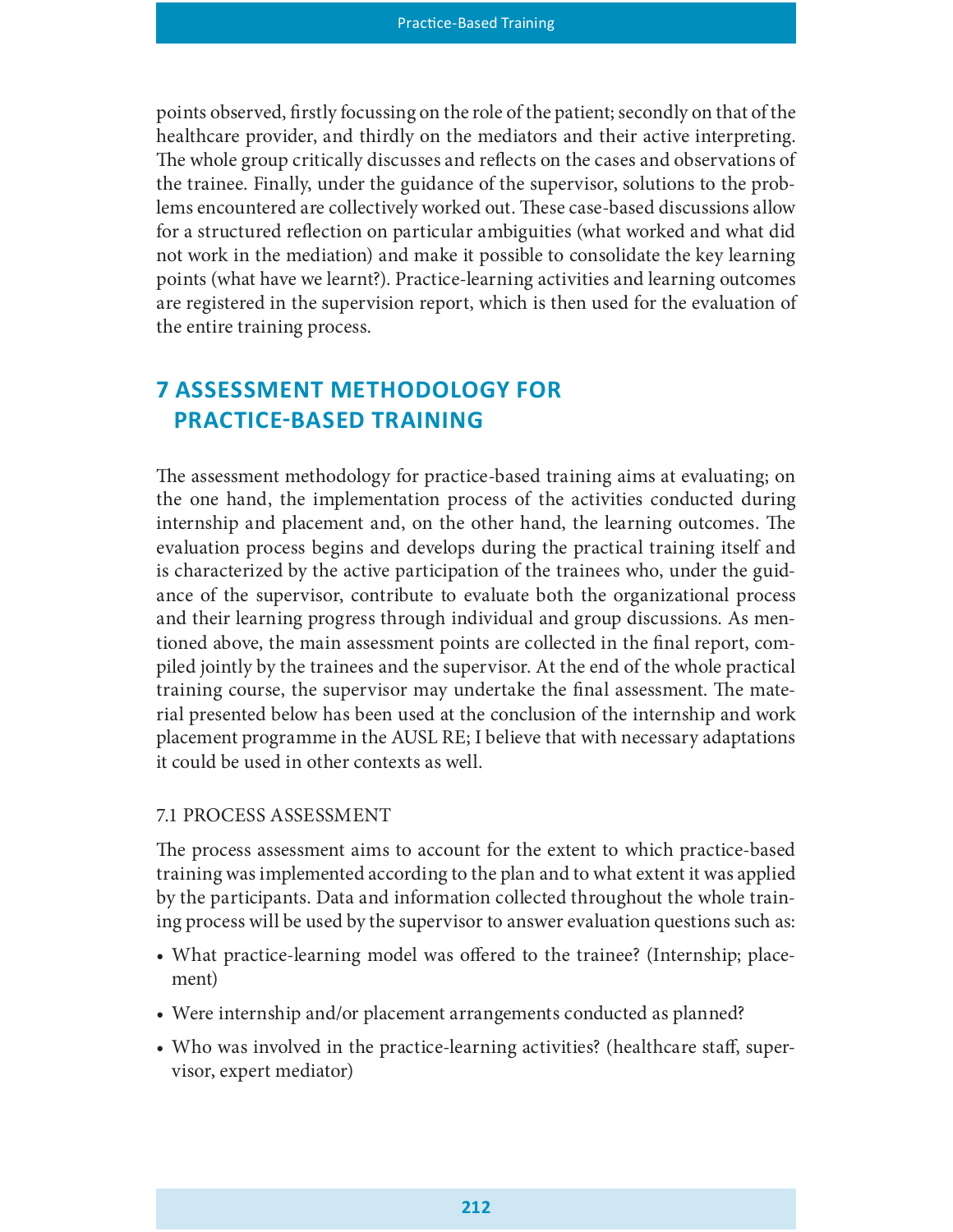- Who and how many trainees were involved in internship and/or placement?
- How often were trainees exposed to practice-learning activities?
- How well did trainees respond to practice-learning activities?

Specific tools and methods are used to collect data and information for the process assessment:

- Practical training activity logs documenting what, when, where and how many mediation sessions were conducted.
- Supervisor assessment form to identify gaps in planned activities and those actually conducted and the trainee's attendance of training (attitude and behaviour).
- Trainee feedback form to identify what trainees liked and disliked, what they learned, etc.

### 7.2 LEARNING OUTCOME ASSESSMENT

The purpose of the assessment of outcomes is to take into account the extent to which the desired learning outcomes, in terms of skills and competences, have been achieved by the trainees the ability to perform the main interpreting and mediation tasks).

The following five components comprise a reasonably comprehensive process for assessing the trainee's learning outcomes:

- Bilingual skills. General proficiency in speaking and understanding each of the languages in which the trainee would be expected to work.
- Ethical issues. Recognition of ethical issues and ethical-decision making, assessed by evaluating the trainee's response to situations calling for ethical choices.
- Cultural issues. Ability to anticipate and recognise misunderstandings that arise from the differing cultural assumptions and expectations of providers and patients and to respond to such issues appropriately.
- Healthcare terminology. Knowledge of commonly used terms and concepts related to the human body; symptoms, illnesses, medications, healthcare specialities and treatments in each language, including the ability to interpret or explicate technical expressions.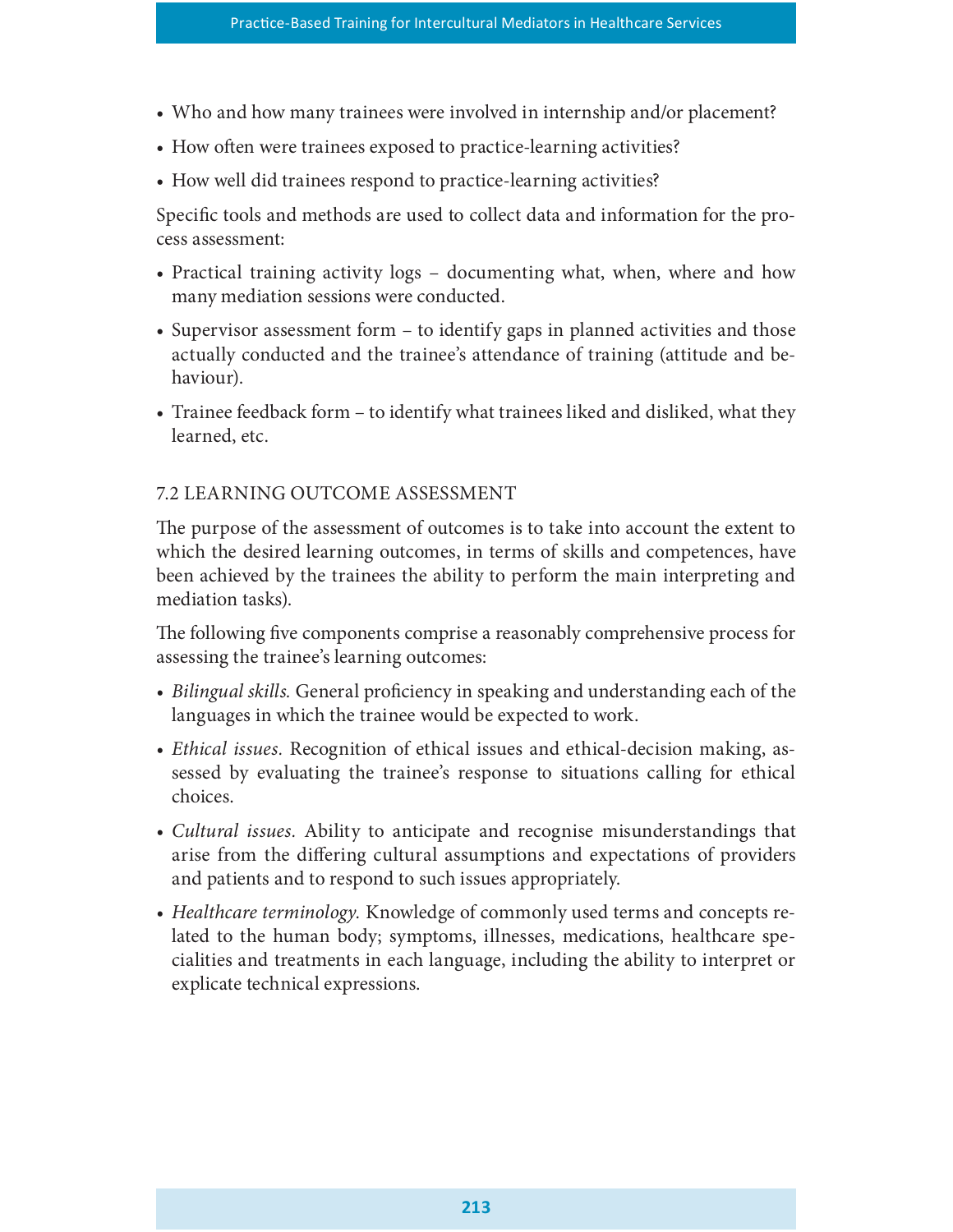• Interactional coordination and agency<sup>7</sup>. Ability to manage the flow of communication, so that the patient and the provider have equal access to the communication process and to make the best possible decision in mediating challenging and non-standardised interactions.

The following exercises may be used to evaluate achievements in each of the five areas:<sup>8</sup>

<sup>7</sup> For a more complete and in-depth explanation of these concepts see the chapter by Baraldi and Gavioli in this volume.

<sup>8</sup> Some of the assessment exercises and examples are taken and adapted from the Migrant-friendly Hospital –"Improving interpreting in clinical communication - Resource kit", 2004; and the UNHCR "Interpreting in a Refugee Context - Self-study module 3", 2009.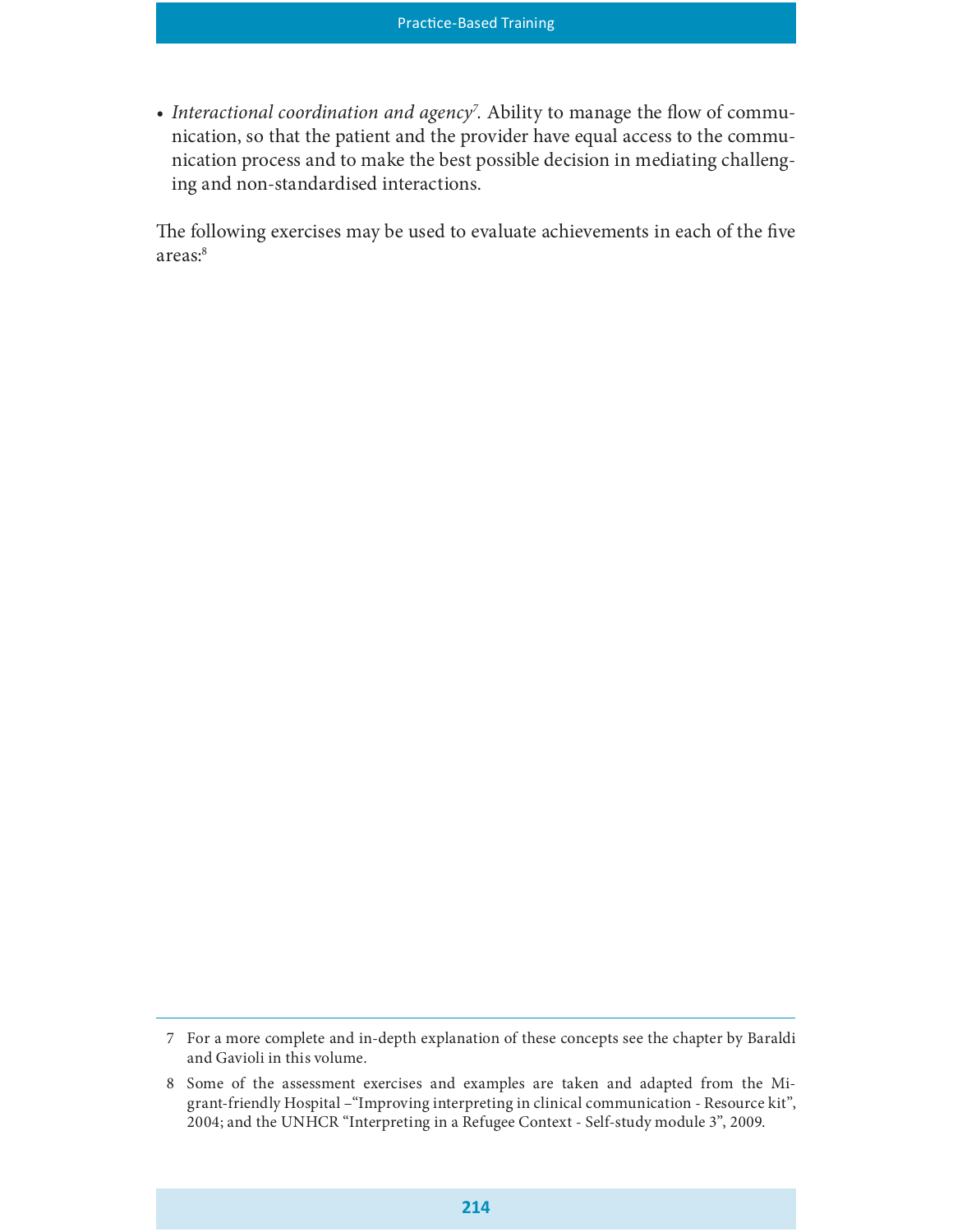## 1) Bilingual skills

Oral skills (speaking and understanding) in both of the languages the trainee-mediator used for interpreting during internship/placement – including her/his "working language(s)" – are required. This means testing the following:

- Local language oral comprehension. How well does the trainee understand the spoken local language? This does not include medical terminology or jargon, but only everyday speech.
- Local language oral production. How well does the trainee speak the local language?
- Non-local language oral comprehension. How well does the trainee understand the other working language(s)?
- Non-local language oral production. How well does the trainee speak her/his working language(s)?

e trainee is asked to audio-record a talk of about 10 to 15 minutes in her/his working language (e.g.: Arabic) on the following topics.

- The place where the trainee lives at the moment
- Someone she/he knows (physical appearance, character, etc.)
- The healthcare (or political) system of the country she/he lives in or the country she/he came from (if applicable)

Firstly, the trainees are asked to listen to their recording once and to give an account of what they have heard, including its main points, in the local language (e.g.: Italian).

Secondly, the trainees are asked to listen to the recording again and translate into their second language sentence by sentence, by using PLAY and PAUSE.

The trainees are asked to repeat the exercise, recording their voice in their second language.

Scoring: when scoring this section, consider the following:

- Was the trainee able to convey the main message in the second language?
- Did the trainee come across interpreting difficulties, in terms of memory, vocabulary, fluency, etc.

### 2) Ethics

A written (or oral) test is the best tool for evaluating the trainee's understanding of ethical principles and choices.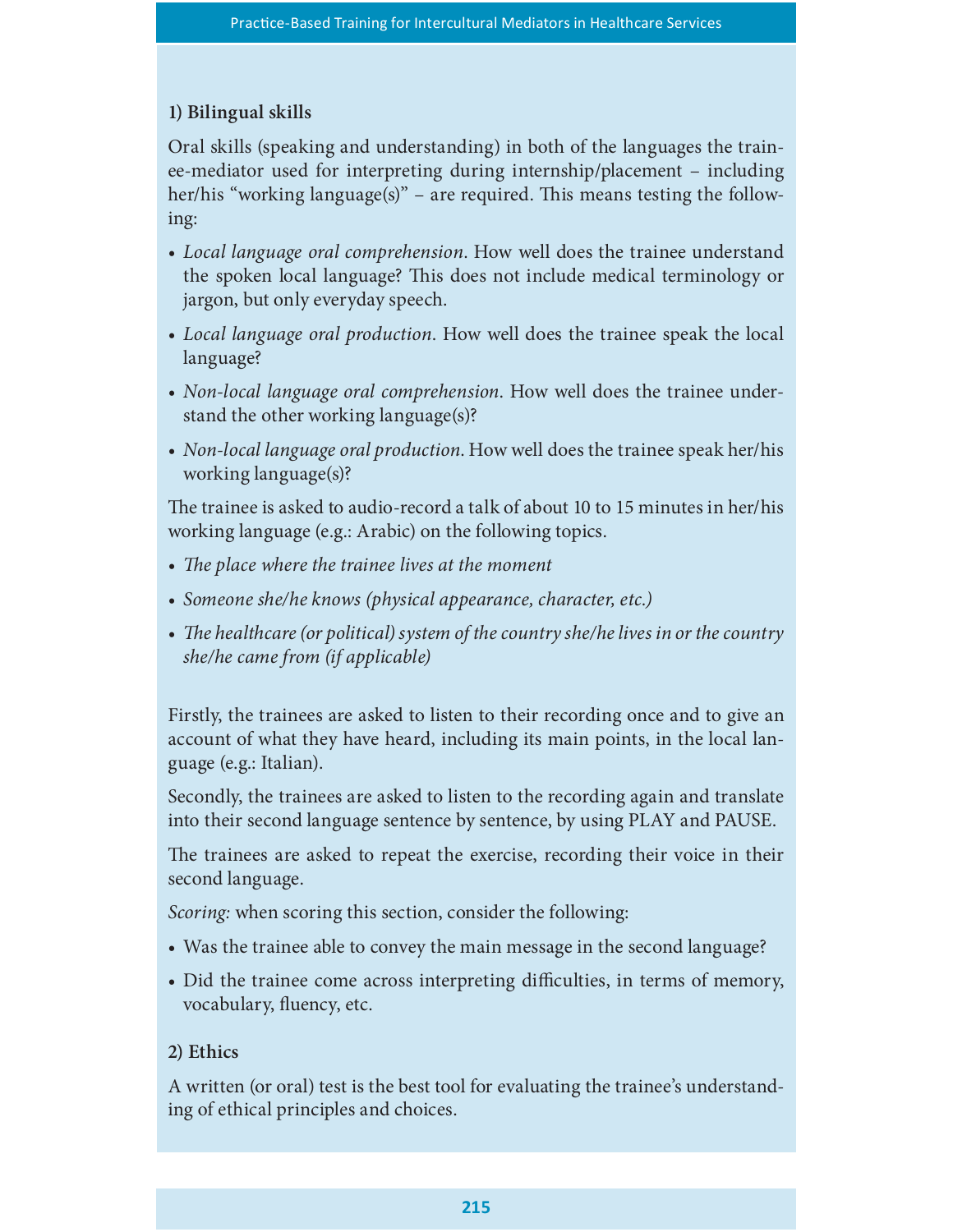### EXAMPLE 1:

At the end of a mediating session during internship/placement, you notice that the intercultural mediator told a young woman that the doctor said she was pregnant. The intercultural mediator walked out of the exam room with the young woman. Her husband was sitting in the waiting room. He approached the intercultural mediator and said: "What did the doctor tell my wife?"

What would you do? Why?

### EXAMPLE 2:

Before starting an internship session at the mother care service, while waiting for the doctor, the patient told the intercultural mediator her husband is beating her and asked for her/his advice.

What would you do? Why?

Scoring: when scoring this section, consider the following:

- Was the trainee able to persuasively justify her/his answer?
- Was the trainee able to relate her/his answer to her/his code of ethics?

### 3) Understanding of cultural issues

The best way to evaluate a trainee's understanding of the role of the intercultural mediator with respect to cultural issues is through the presentation of situations that actually occurred during internship/placement which presented potential cultural barriers. The trainee is asked to respond to these situations by indicating the intervention she/he would make and how the intervention would be carried out. The description of the response can be presented in written or oral form.

An assessment of an intercultural mediator's ability to address cultural issues should require the trainee to demonstrate:

- an understanding that differences in cultural assumptions and expectations can lead to miscommunication;
- the ability to intervene appropriately in order to identify when a cultural barrier to communication may exist;
- the ability to frame questions to help the provider and the patient explore what this cultural barrier may be.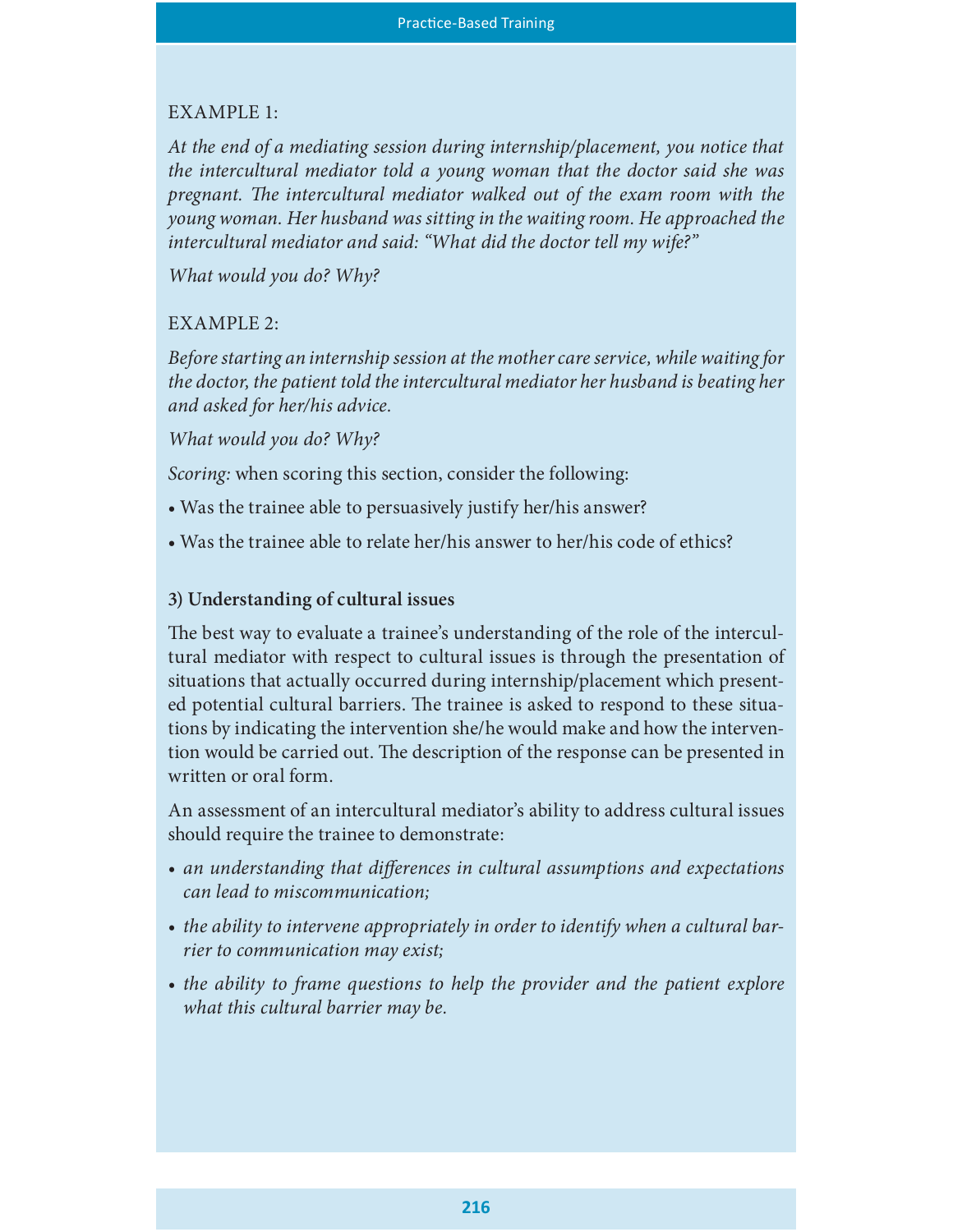### EXAMPLE 1:

During a consultation the doctor was trying to determine whether and how well the patient was complying with the course of treatment. You noticed that the patient was answering "yes" to all the questions that the doctor asked. However, you also noticed that the patient seemed uncomfortable. At the same time, it was clear to you that the doctor was becoming more and more frustrated because the patient's symptoms did not seem to make sense if the patient had been following the course of treatment. You know that in this patient's ethno-cultural group it is considered impolite to say "no."

What do you say and do in this situation?

### EXAMPLE 2:

Describe a cultural belief, value, or practice (way of doing things) that is important in the culture of a patient observed in an internship/placement session that you think might have caused misunderstandings with the provider. What kind of misunderstandings do you think these might have caused? What would you do and say, as the intercultural mediator, if you were faced with this situation? What would you say to the provider? What would you say to the patient? Be as specific as you can.

Scoring: when scoring this section, consider the following:

- 1) Does the trainee show an understanding of the influence of cultural issues in the described encounter?
- 2) Does the trainee intervene appropriately? Does the trainee indicate in some manner that she/he is now speaking for her/him-self as opposed to interpreting the words of the patient? Does the trainee share her/his observation that there is some miscommunication going on and that she/he is prepared to assist the provider and the patient in exploring where the barrier is? Or does the trainee take over by providing her/his own explanation?

### 4) Healthcare Terminology

It is critical that trainees be tested for their knowledge of basic medical vocabulary. Intercultural mediators working in healthcare should be familiar with commonly used healthcare terms (such as bladder, sprain, urine, diabetes) in both languages, and be able to interpret such terms even if there are no exact equivalents in the other language.

Assessing Knowledge of Healthcare Terms.

Assessing the trainee's knowledge of healthcare terms can be accomplished through many different types of tests. Of course, the trainee must demonstrate knowledge of terminology in both languages. The assessment therefore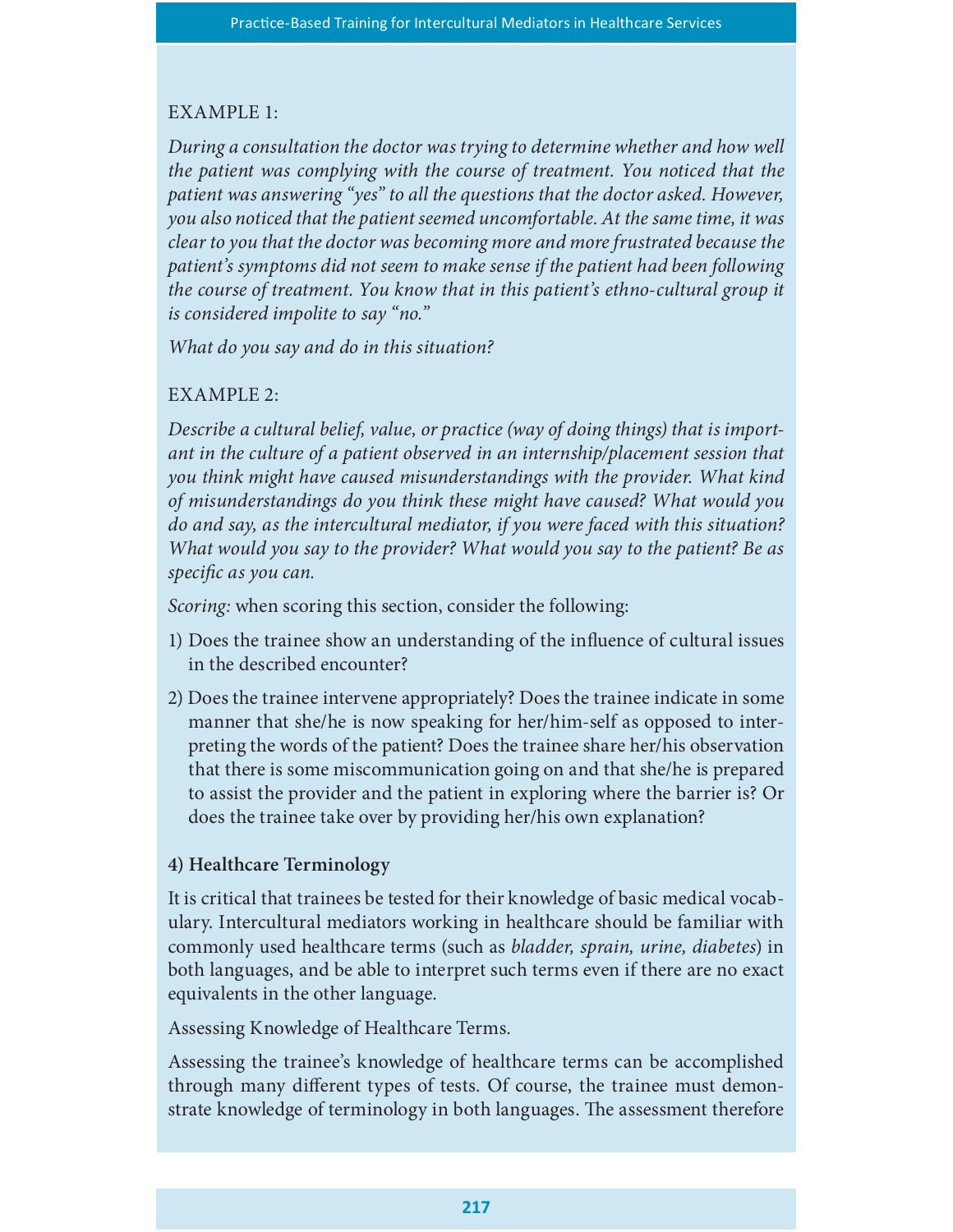usually involves translating individual terms from one language into the other, in both directions, orally or in writing. Listed below are recommendations for the areas to be tested, with sample lexical items:

Symptoms: nauseous, shooting pain down the arm, head spinning

Anatomy: bladder, gall bladder, ankle, thigh, tongue

Disease: tumour, high blood pressure, diabetes, leukaemia

Procedures/tests: X-ray, glucose test, abortion, surgery

Equipment: wheelchair, ultrasound, bed, cart, sterilizer, monitor, microscope

Specialists: gynaecologist, cardiologist, paediatrician, dermatologist

Treatment: chemotherapy, physical therapy

Common medications: aspirin, laxative, eye drops, insulin

Hospital departments/clinics: radiology, primary care, in-patient, outpatient, intensive care unit

Notice that such lists of specialized terminology usually include only nouns. It is essential that the knowledge of adjectives, verbs and possibly other parts of speech also be assessed because these words can also express technical concepts.

Verbs: to examine, to elevate, to draw (blood), to intubate

Adjectives: elevated (levels), throbbing (headaches), primary (symptoms), distended

Adverbs: periodically, regularly, normally, intravenously, laterally.

# 5) Interactional coordination and agency

"Interactional coordination skills" indicate the full complement of skills that a competent intercultural mediator calls upon not only to ensure the accuracy and completeness of each "converted message", but also to facilitate equal access to the communication process and acceptance of cultural differences for both the patient and the provider. Thus, in addition to the central skill of rendering in the two languages, there are other skills that a competent mediator should have in order to ensure a fair balance of discussion (doing as much listening as talking) between the patient and provider and to recognise differences in their cultural assumptions and ways of expressing that may interfere in mutual understanding and trust.

The purpose of this section, therefore, is to allow the trainees the opportunity to demonstrate their performance using all the skills they have acquired in an integrated way. It also provides the assessor with a sense of how well the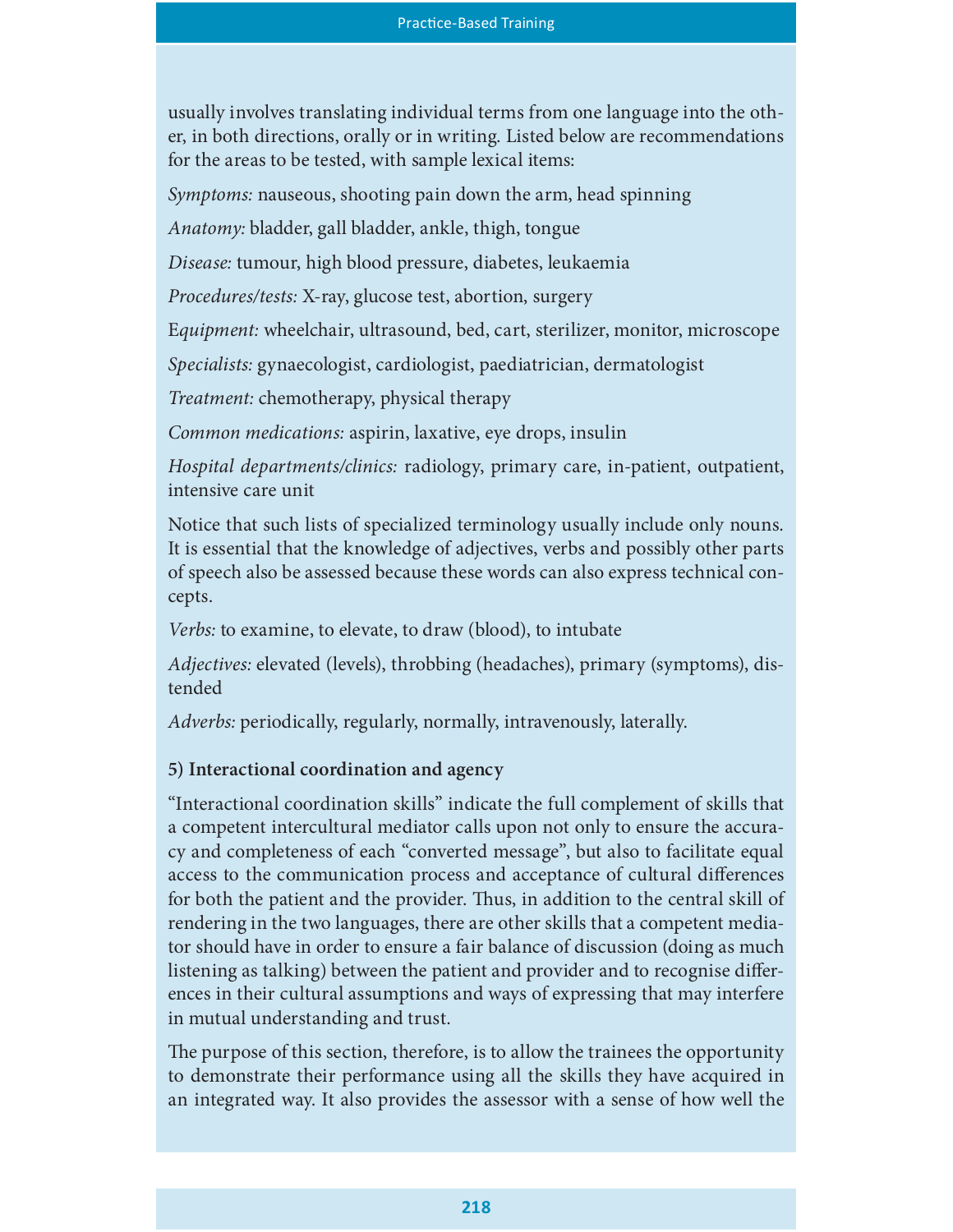trainee is able to use these skills to maintain accuracy and completeness of the conversation without detracting from the patient-provider relationship and the clinical goals of the encounter.

Assessment of coordination and agency.

The best way to assess coordination and agency skills is through the analysis of real-life interactions through audio-recorded encounters in healthcare consultations (see also the chapter by Baraldi and Gavioli in this volume). Examples could be the mediator's choices of rendition to allow coordination of the patient-provider interactions so as to favour equal access to everything that is said and done for all participants.

EXAMPLE 1

The mediator summarises rendition

EXAMPLE 2

The mediator expands rendition

EXAMPLE 3

The mediator modifies rendition

Scoring: The transcripts of authentic mediated interactions should include specific items the intercultural mediator's renditions of which will be tested: 1) reduced or summarised renditions; 2) expanded renditions; 3) multiple renditions.

The examples provided above are only few of the many challenging situations that the trainees have encountered in their training sessions during both internship and placement. Since the assessment is seen here as an instrument to favour professional development rather than to measure individual competence, the supervisor could decide to ask the trainees themselves to list their own priority learning points against which they want to be assessed.

# **8 CONCLUSION**

The inclusion of practice-based learning models in any programme for the initial preparation and further development of intercultural mediators is strongly recommended. This form of experiential learning will provide the mediator-trainee with invaluable opportunities to observe experienced mediators at work, to be observed, to receive feedback, to discuss and reflect upon critical issues concerning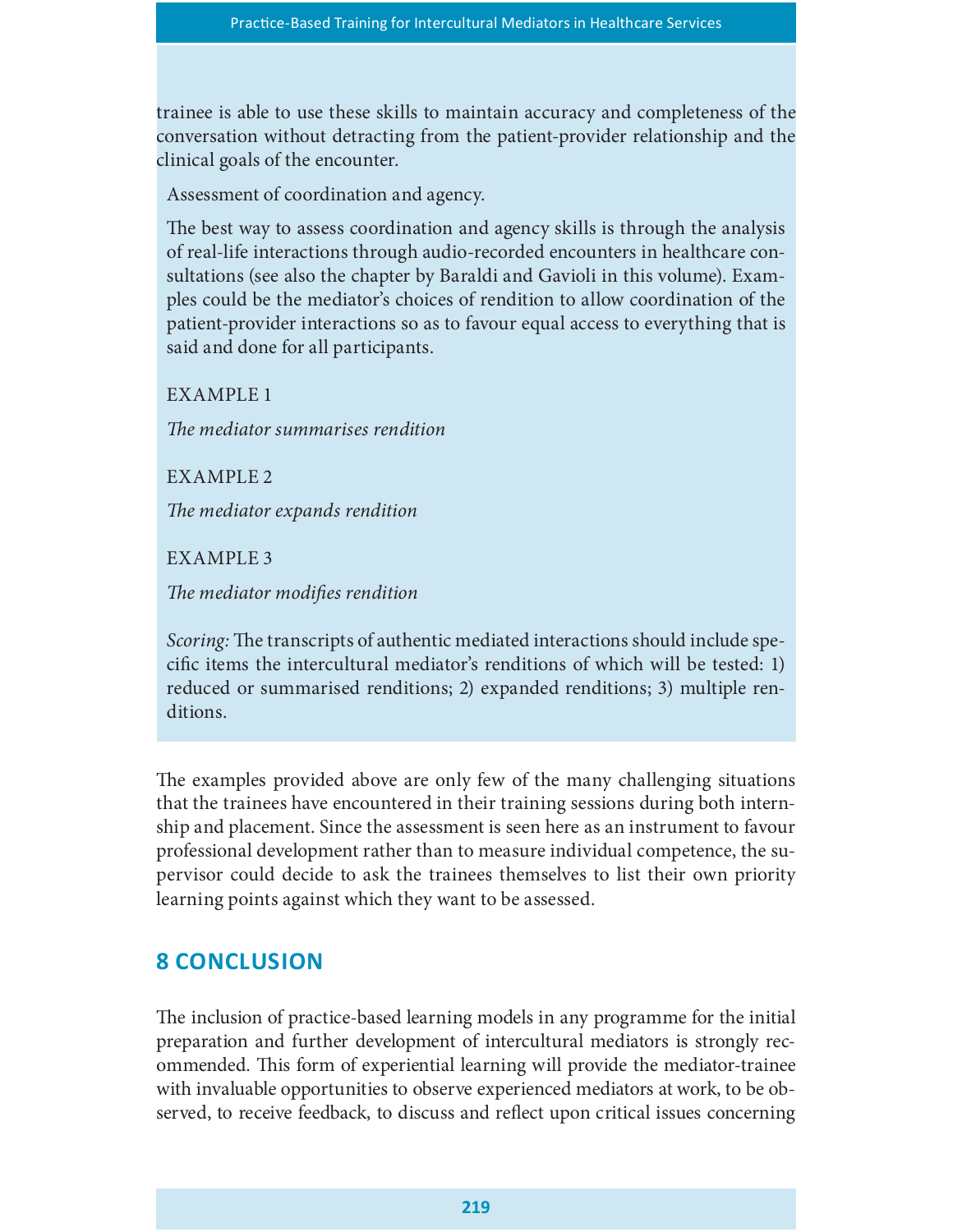professional knowledge and to practice under appropriate supervision. In the case of intercultural mediators, this learning approach is able to generate deeper understanding of their competence and role in the workplace, hence contributing to the process of professionalization of this occupation. However, to achieve this goal it is desirable that learning experiences with practice settings are integrated in educational programmes. So far, university courses are devoted to general interpreting issues encompassing dialogue as well as conference interpreting. Although active in the research field, the academy has failed, for the moment, to effectively connect with the world of practice, where intercultural mediators are often employed with insufficient education and preparation. This requires coordinated action by the community of intercultural mediators, universities, legislators and employers.

# **9 ACTIVITY**

#### Mutual learning through exchange of experiences

This activity can be used for the continuing education of mediators already working in healthcare services. It involves a group of 8 to 10 mediator-trainees: 2 to 3 of them present a case; everyone else is involved in the discussion. The supervisor (trainer) leads the discussion and facilitates the identification of learning points.

Phase 1. 2 to 3 mediator-trainees present a case in a narrative form, drawing on their experience related to one of the topics listed below.

Phase 2. The presenters focus on the problems encountered in the triadic interaction between the patient, mediator and provider and on the solution adopted, and explain what they believe worked or did not work in the interaction.

Phase 3. Under the supervision of the trainer the whole group discusses the cases presented, focusing on the impact of decisions and actions of the patient, the provider and the mediator in order to identify the strengths and weaknesses of these decisions and actions.

Phase 4. Finally, the supervisor and the trainees define the main learning outcomes. Together they answer the question: what have we learned?

#### Themes:

- 1) How to react if a healthcare provider is distracted by other things and does not pay attention to what is being said by the patient or the mediator.
- 2) How to react if the healthcare provider talks a lot and does not really listens to what the patient is saying.
- 3) How to react to disrespectful behaviour on the part of a healthcare provider.
- 4) How to win the trust of the patient, make patients rely on you as a mediator.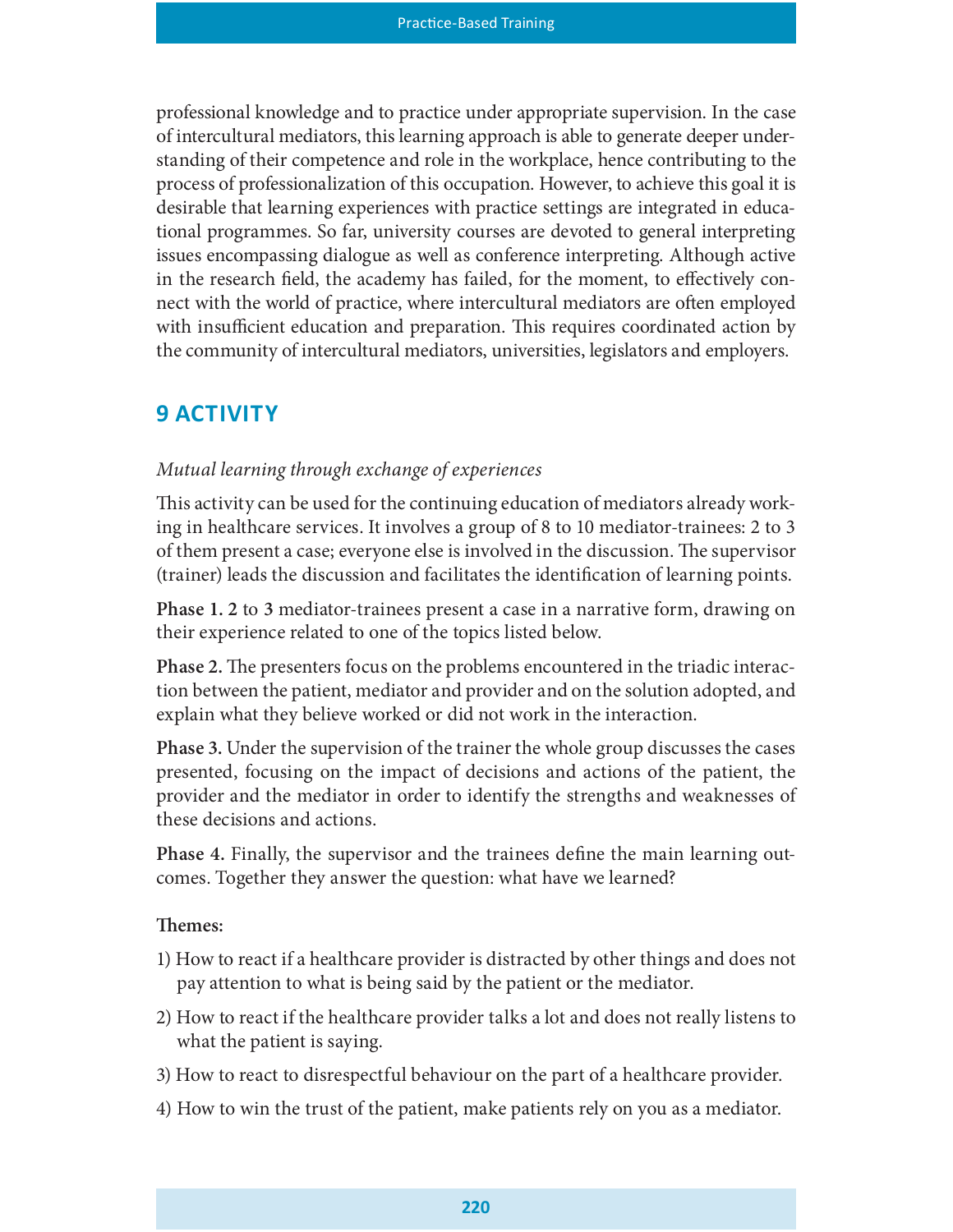- 5) How to react if the patient does not seem to understand or seems to misunderstand what is being said by the healthcare provider.
- 6) How to react if patients refuse treatment although this is clearly not in their best interest.
- 7) How to deal with differing views on 'truth-telling' and the communication of bad news.
- 8) Role of the mediator in case of conflicting cultural values between the healthcare provider and patient.
- 9) How to react if the patient wants to discuss additional needs (e.g. related to socio-cultural, economic, institutional or other health needs not related to the specific consultation).

# **10 FURTHER READING**

As intercultural mediators lack an established body of specialised knowledge, there appear to be very few specifically related studies in the available literature describing training programmes based on the exercise of occupational practice. What is available refers to training practices collected within the scope of international projects, or developed by governmental and non-governmental organizations and educational institutions revealing the considerable variability of these activities as well as the scarce evidence of the effectiveness of these training courses. However, below are some readings that provide practical advice that may be of help to those who want to develop a practice-based training programme for intercultural mediators:

- Bischoff, Alexander and Louis Loutan. 2008. "Other Words other meanings: a guide to health care interpreting in international settings." Geneva. University Hospital of Geneva. https://www.hug.ch/sites/interhug/files/structures/ medecine\_tropicale\_et\_humanitaire/owom\_hug\_1.pdf. Accessed September 21, 2020.
- Verrept, Hans and Isabelle Coune. 2016. "Guide for intercultural mediation in healthcare." Brussels: FPS Health, Safety of the Food Chain and Environment; https://healthpr.belgium.be/sites/default/files/uploads/fields/fpshealth\_ theme\_file/en\_2016\_04\_20\_leidraad.pdf. Accessed September 21, 2020.
- "Research report on intercultural mediation for immigrants in Europe." 2015, 2016. Pyros Ilias: Olympic Training and Consulting for the TIME Project Partnership; http://www.mediation-time.eu/images/TIME\_O1\_Research\_ Report\_v.2016.pdf. Accessed September 21, 2020.
- UNHCR Austria. 2017 "Handbook for interpreters in Asylum Procedures", Vienna https://www.unhcr.org/dach/wp-content/uploads/sites/27/2017/09/AUT\_ Handbook-Asylum-Interpreting\_en.pdf. Accessed September 21, 2020.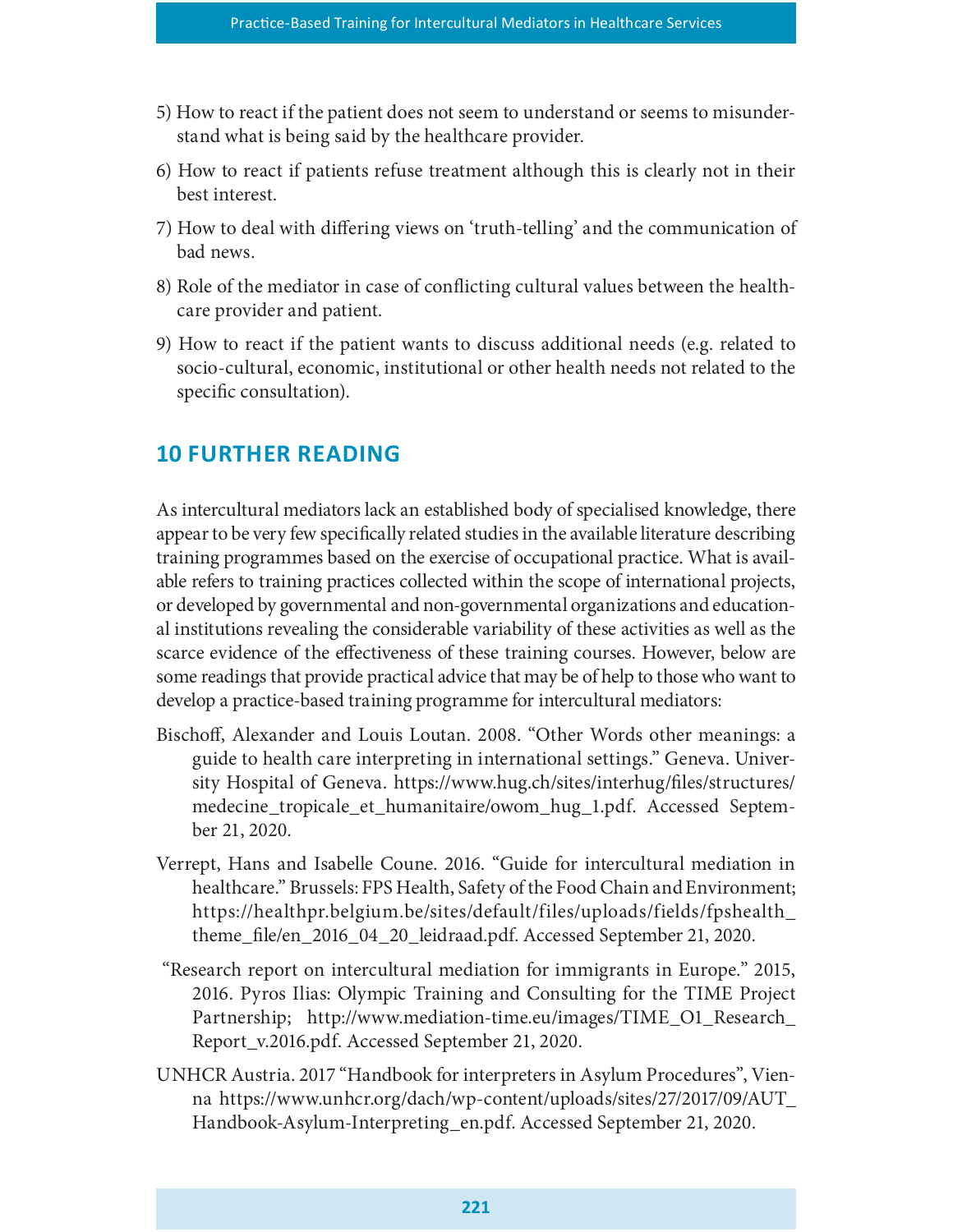### 11 BIBLIOGRAPHY

- Aguirre Fernandez Bravo, Elena. 2019. "Interpreter role (self-)perception: a model and an assessment tool." Revista de Llengua i Dret / Journal of Language and Law 71: 62–72; DOI: http://dx.doi.org/10.2436/rld.i71.019.3258.
- Baraldi, Claudio, and Laura Gavioli. 2012. Coordinating participation in dilogue interpreting. Amsterdam/Philadelphia: John Benjamins.
- Baraldi, Claudio, and Laura Gavioli. 2017. "Intercultural mediation and '(non) professional' interpreting in Italian healthcare institutions." In Non-professional interpreting and translation. State of the art and future of an emerging field of research, edited by Rachele Antonini, Letizia Cirillo, Linda Rossato, and Ira Torresi, 83–106. Amsterdam & Philadelphia John Benjamins.
- Baraldi, Claudio, and Laura Gavioli. 2018. "Managing uncertainty in healthcare interpreter-mediated interaction: On rendering question-answer sequences." Communication & Medicine 15, no. 2: 150–64.
- Baraldi, Claudio. 2016. "La gestione nell'incontro mediato: riflessioni sulla formazione per interpreti e mediatori che lavorano nei servizi pubblici." In Le dinamiche dell'interazione. Prospettive di analisi e contesti applicativi edited by Cecilia Andorno and Roberta Grassi, 285–99. Milano: Studi AItLA.
- Billet, Stephen. 2010. "Learning through practice." In Learning through practice: models, traditions, orientations and approaches edited by Stephen Billet, 1–20. Dordrecht Heidelberg London New York: Springer.
- Bischoff, Alexander. 2003. Caring for migrants and minority patients in European hospitals: a review of effective interventions. Neuchatel and Basel: Swiss Forum for Migration and Population Studies.
- Bischoff, Alexander, Antonio Chiarenza, and Louis Loutan. 2009. "Migrant-friendly hospitals': a European initiative in an age of increasing mobility." World Hosp Health Serv 45, no. 3: 7–9.
- Bischoff, Alexander, and Patricia Hudelson. 2010. "Access to healthcare interpreter services: where are we and where do we need to go?" Int J Environ Res Public Health 7, no. 7: 2838–44. doi: 10.3390/ijerph7072838.
- Bischoff, Alexander, Elisabeth Kurth, and Alix Henley. 2012. "Staying in the middle: a qualitative study of health care interpreters' perceptions of their work." Interpreting 14, no. 1: 1–22.
- Carrasquillo, Olveen, E. John Orav, Troyen A. Brennan, and Helen R. Burstin. 1999. "Impact of language barriers on patient satisfaction in an emergency department." J Gen Intern Med 14, no. 2:82–7. doi: 10.1046/j.1525- 1497.1999.00293.x.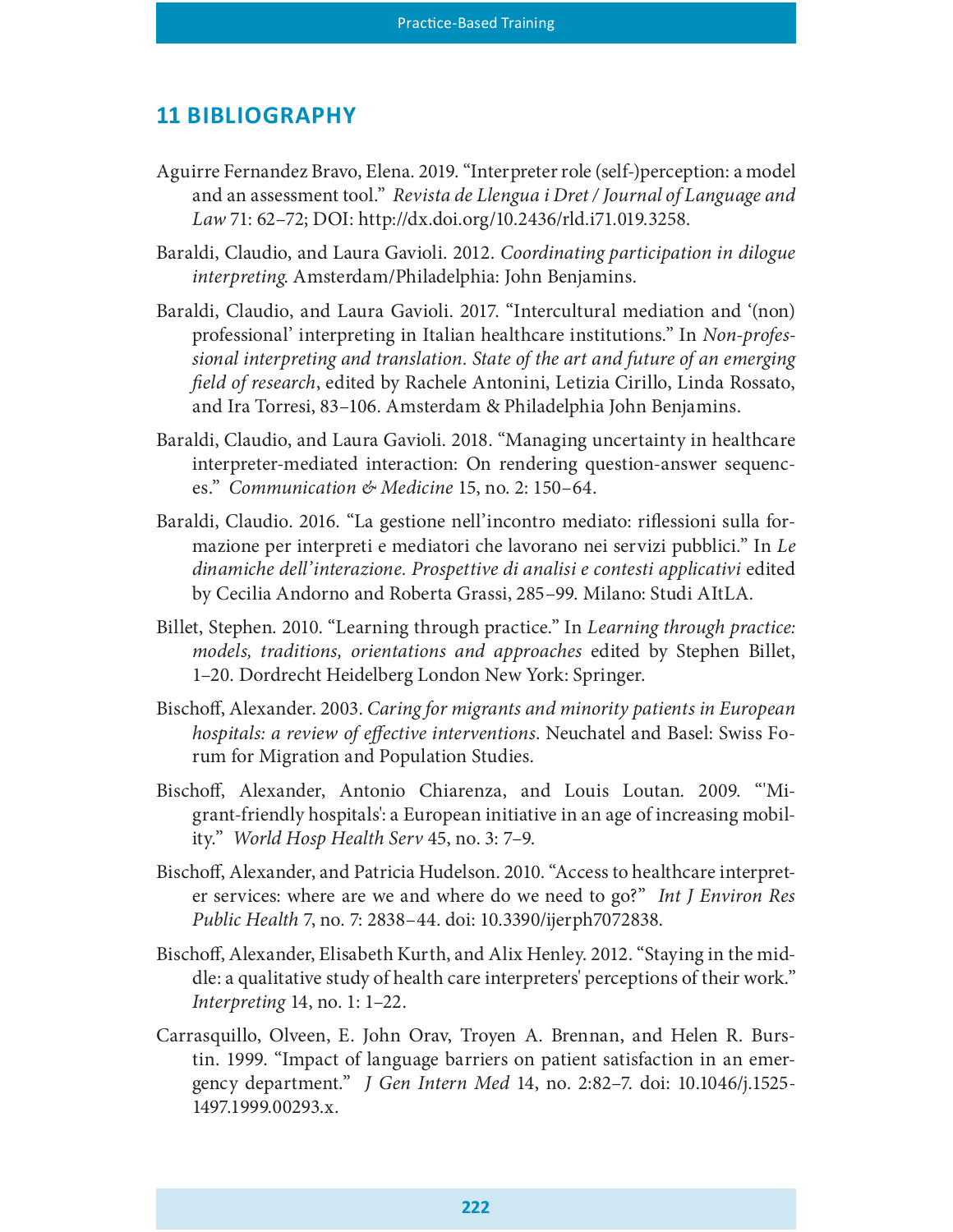- Cattacin, Sandro, Antonio Chiarenza, and Dagmar Domenig. 2013. "Equity standards for health care organisations: a theoretical framework." Diversity and Equality in Health and Care 10, no. 4: 249–58.
- Chiarenza, Antonio. 2005. "Il progetto Migrant-friendly Hospital. Un'iniziativa di promozione della salute degli immigrati e delle minoranze etniche." Manuale di sociologia della salute: spendibilità 3: 214–30.
- Chiarenza, Antonio. 2019. "Mediazione di Sistema e servizi sanitari migrant-friendly nell'AUSL di Reggio." In La mediazione linguistico-culturale nei servizi sanitari: interazione ed efficacia comunicativa, edited by Claudio Baraldi and Laura Gavioli, 21–37. Milano: Franco Angeli.
- Chiarenza, Antonio, and Valentina Chiesa. 2018. "The provision of migrant-friendly health care in Reggio Emilia." In Compendium of health system responses to large-scale migration in the WHO European Region, 84–96. Copenhagen: WHO Regional Office for Europe.
- Chiarenza, Antonio, Valentina Chiesa, Hans Verrept, and Marie Dauvrin. 2017. "Evidenced barriers and solutions for migrants in accessing health care services:a systematic review." European Journal of Public Health 27 (suppl\_3). doi: 10.1093/eurpub/ckx186.225.
- Chiarenza, Antonio, Dagmar Domenig, and Sandro Cattacin. 2020. "Standards for equity in healthcare provision and utilisation: pilot test in sixteen countries." Diversity and Equality in Health and Care 17, no. 3: 115–24
- Cohen, Adam L., Frederick Rivara, Edgar K. Marcuse, Heather McPhillips, and Robert Davis. 2005. "Are language barriers associated with serious medical events in hospitalized pediatric patients?" Pediatrics 116, no. 3: 575–9. doi: 10.1542/peds.2005-0521.
- Divi, Chandrika, Richard G. Koss, Stephen P. Schmaltz, and Jerod M. Loeb. 2007. "Language proficiency and adverse events in US hospitals: a pilot study." *Int* J Qual Health Care 19, no. 2: 60–7. doi: 10.1093/intqhc/mzl069.
- Falbo, Caterina. 2013. "Interprete et mediatore linguistico-culturale: deux figures professionnelles opposées?" In Plurilinguisme et monde du travail. Professions, opérateurs et acteurs de la diversitè linguistique, edited by Giovanni Agresti and Cristina Schiavone, 257–74. Roma: Aracne.
- Fraser, Sarah W., and Trisha Greenhalgh. 2001. "Coping with complexity: educating for capability." BMJ 323 (7316): 799–803. doi: 10.1136/bmj.323.7316.799.
- Greenhalgh, Trisha, Nadia Robb, and Graham Scambler. 2006. "Communicative and strategic action in interpreted consultations in primary health care: a Habermasian perspective." Soc Sci Med 63, no. 5: 1170–87. doi: 10.1016/j. socscimed.2006.03.033.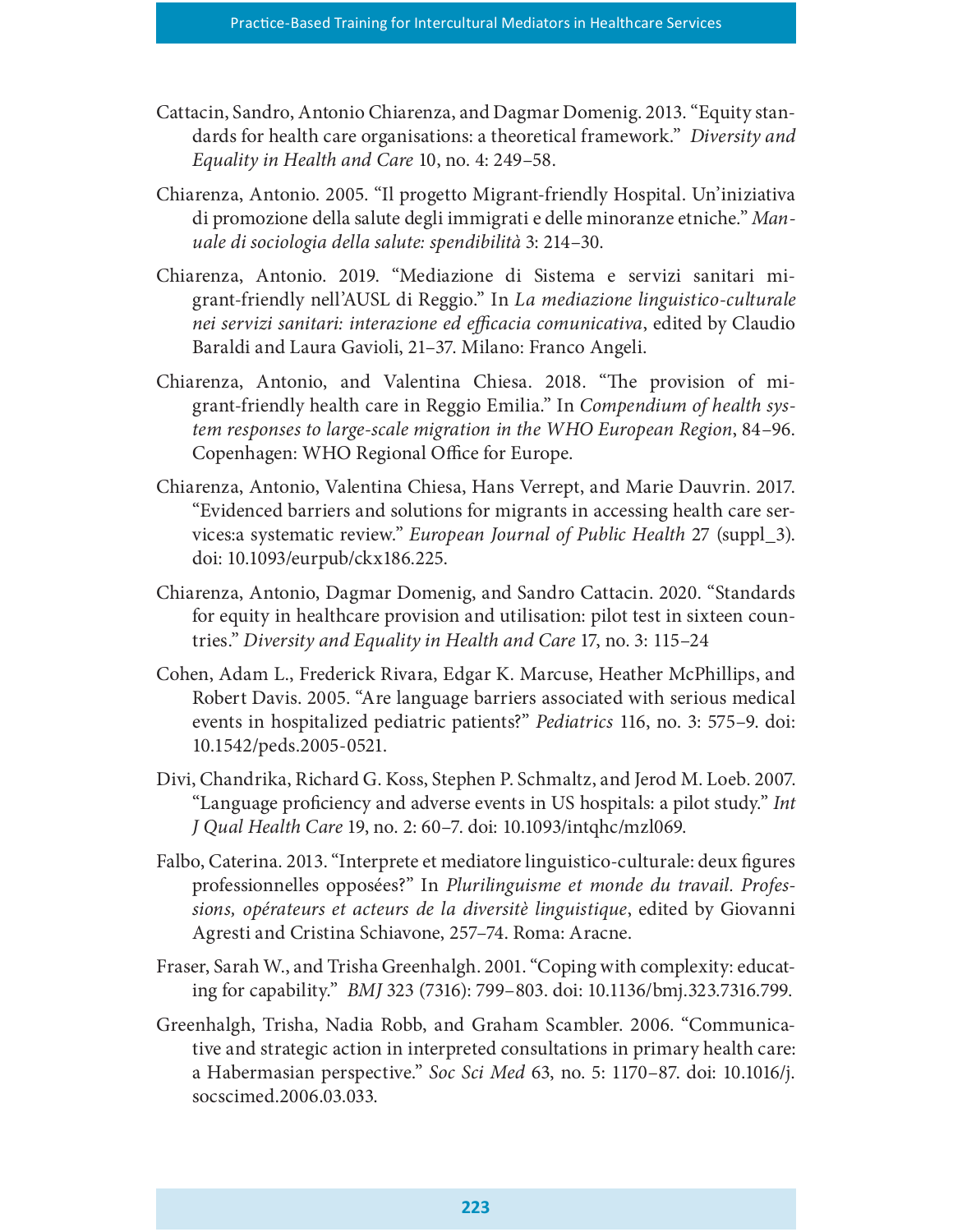- Gustafsson, Kristina, Eva Norström, and Ingrid Fioretos. 2013. "The interpreter – Cultural broker?" In Interpreting in a changing landscape: Selected papers from critical link 6, edited by Christina Schäffner, Krzysztof Kredens and Yvonne Fowler, 187–202. Amsterdam: John Benjamins.
- Heritage, John, and Douglas W. Maynard. 2006. Communication in Medical Care: Interactions between Primary Care Physicians and Patients. Cambridge: Cambridge University Press.
- Hilnger Messias, DeAnne K., Liz McDowell, and Robin Dawson Estrada. 2009. "Language interpreting as social justice work: perspectives of formal and informal healthcare interpreters." ANS Adv Nurs Sci 32, no. 2: 128–43. doi: 10.1097/ANS.0b013e3181a3af97.
- Hsieh, Elaine. 2009. "Bilingual health communication: medical interpreter's construction of a mediator role." In Communicating to manage health and illness, edited by Daena Goldsmith and Dale Brashers, 135–160. New York: Routledge.
- Hsieh, Elaine. 2016. Bilingual Health Communication. New York: Routledge. https://doi.org/10.4324/9781315658308
- Hsieh, Elaine, Hyejung Ju, and Haiying Kong. 2010. "Dimensions of trust: the tensions and challenges in provider--interpreter trust." Qual Health Res 20, no. 2: 170–81. doi: 10.1177/1049732309349935.
- Jacobs, Elizabeth A., Laura S. Sadowski, and Paul J. Rathouz. 2007. "The impact of an enhanced interpreter service intervention on hospital costs and patient satisfaction." J Gen Intern Med 22 (suppl 2): 306–11. doi: 10.1007/s11606-007- 0357-3.
- Karliner, Leah S., Elizabeth A. Jacobs, Alice Hm Chen, and Sunita Mutha. 2007. "Do professional interpreters improve clinical care for patients with limited English proficiency? A systematic review of the literature." Health Serv Res 42, no. 2: 727–54. doi: 10.1111/j.1475-6773.2006.00629.x.
- Karliner, Leah S., Sue E. Kim, David O. Meltzer, and Andrew D. Auerbach. 2010. "Influence of language barriers on outcomes of hospital care for general medicine inpatients." J Hosp Med 5, no. 5: 276–82. doi: 10.1002/jhm.658.
- Kolb, Alice Y., and David A. Kolb. 2005. "Learning Styles and Learning Spaces: Enhancing Experiential Learning in Higher Education." Academy of Management Learning & Education 4, no. 2: 193–212.
- Leanza, Yvan. 2005. "Roles of community interpreters in pediatrics as seen by interpreters, physicians and researchers." Interpreting 7, no. 2: 167–92. doi: https://doi.org/10.1075/intp.7.2.03lea.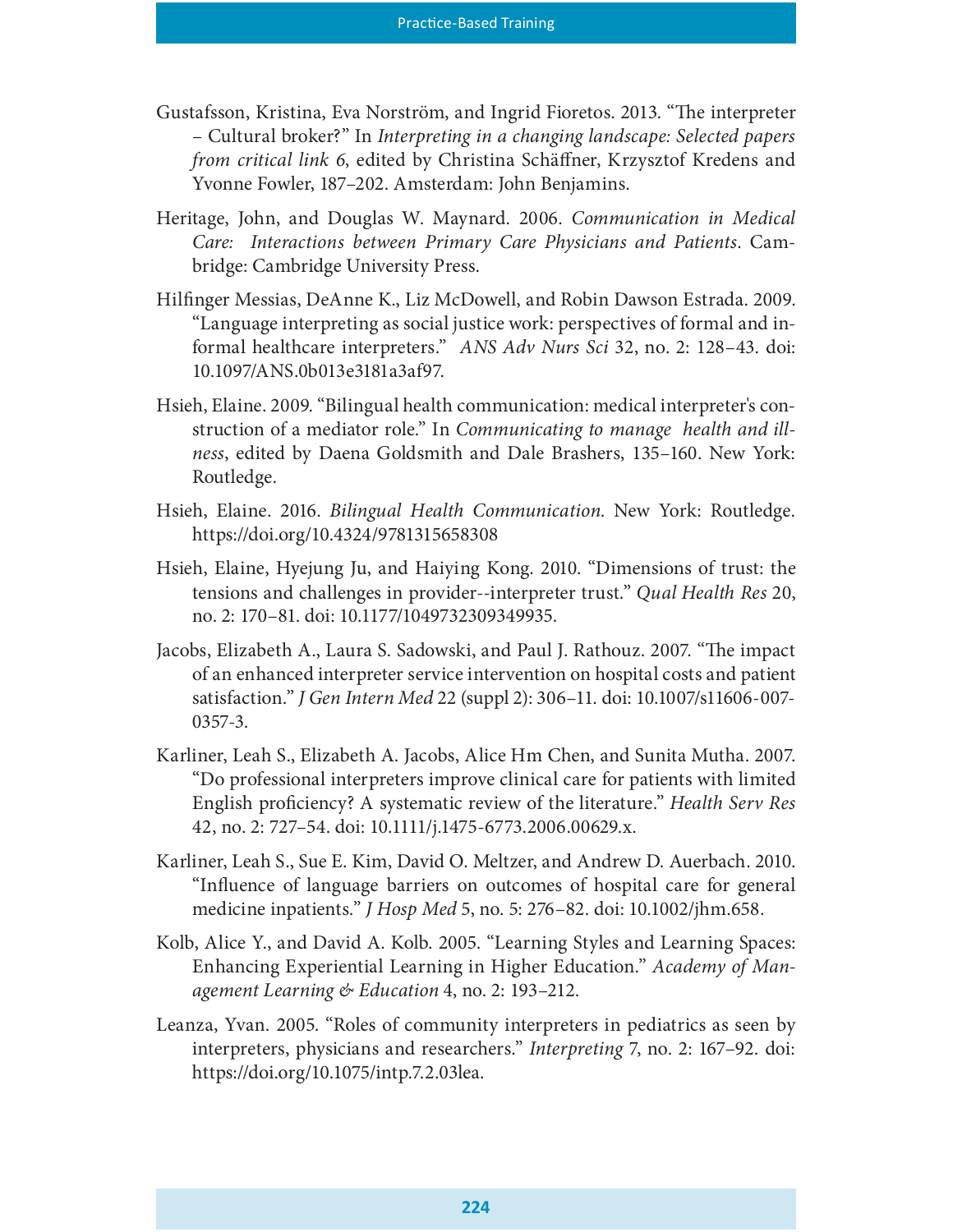- Martin, Mayte, and Mary Phelan. 2010. "Interpreters and cultural mediators: different but complementary roles." Translocations 6, no. 1. Available at: http:// doras.dcu.ie/16481/.
- Norredam, Marie. 2011. "Migrants' access to healthcare." Danish medical bulletin 58, no. 10.
- Novak-Zezula, Sonja, Beate Schulze, Ursula Karl-Trummer, Karl Krajic, and Juergen Pelikan. 2005. "Improving interpreting in clinical communication: models of feasible practice from the European project 'Migrant-friendly Hospitals'." Diversity in Health and Social Care 2: 22–6.
- Pöchhacker, Franz. 2008. "Interpreting as mediation." In Crossing Borders in Community Interpreting: de{nitions and dilemmas, edited by Carmen Valero Garcés and Anne Martin, 9–26. Amsterdam: John Benjamins.
- Pokorn, Nike K., and Tamara Mikolič Južnič. 2020. "Community interpreters versus intercultural mediators: Is it really all about ethics?" Translation and Interpreting Studies. The Journal of the American Translation and Interpreting Studies Association 15, no. 1: 80–107. doi: https://doi.org/10.1075/ tis.20027.koc.
- Robb, Nadia, and Trisha Greenhalgh. 2006. "'You have to cover up the words of the doctor': the mediation of trust in interpreted consultations in primary care." J Health Organ Manag 20, no. 5: 434–55. doi: 10.1108/14777260610701803.
- Skaaden, Hanne. 2013. "No Set Answers? Facilitating Interpreter Students' Learning in an Experiential Approach." In Training the Trainers: Nordic Seminar on Interpreter Education, edited by Cecilia Wadensjö, 12–26. Stockholm: Stockholm University Press.
- Sturman, Nancy, Rebecca Farley, Fernanda Claudio, and Patricia Avila. 2018. "Improving the effectiveness of interpreted consultations: Australian interpreter, general practitioner and patient perspectives." Health Soc Care Community 26, no. 2: e233–e40. doi: 10.1111/hsc.12504.
- Verrept, Hans. 2008. "Intercultural mediation: an answer to healthcare disparities?" In Crossing borders in community interpreting, edited by Carmen Valero-Garces and Anne Martin. Amsterdam/Philadelphia: John Benjamins.
- Verrept, Hans. 2012. "Notes on the employment of intercultural mediators and interpreters in health care." In Inequalities in health care for migrants and ethnic minorities, edited by David Ingleby, Antonio Chiarenza, Walter Devillé and Ioanna Kotsioni, 115–27. Atwerp: Garant Publishers.
- Wadensjö, Cecilia. 1998. Interpreting as Interaction. London: Longman.